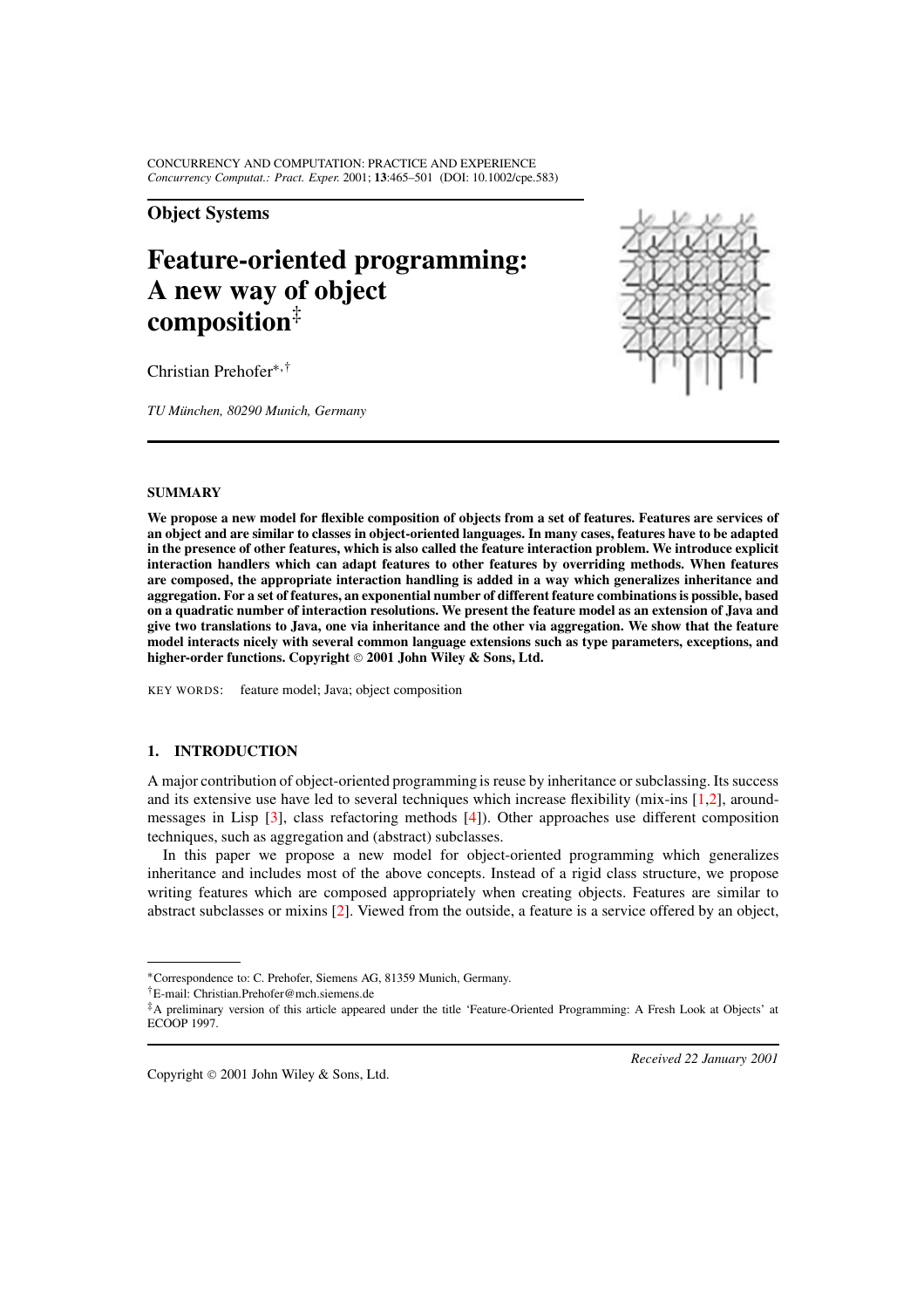

similar to the notion of an interface in Java [[5\]](#page-36-5), where a class can implement several interfaces<sup>§</sup>. The main difference to class hierarchies is that we separate the core functionality of a subclass from overriding methods of the superclass. We view overriding more generally as a mechanism to resolve dependencies or interactions between features, i.e. some feature must behave differently in the presence of another one.

We resolve feature interactions by lifting functions of one feature to the context of the other. A lifter, also called adaptor or modifier, adapts the functions of one feature in the presence of another one. Similar to inheritance, this is accomplished by method overriding, but lifters depend on two features and are separate entities used for composition. A lifter is a relation between two features. With conventional inheritance, one can just override methods of the superclasses.

Due to separation of concerns, our new model allows one to compose objects from individual features (or abstract subclasses) in a fully flexible and modular way. Its main advantage is that objects with individual services can be created just by selecting the desired features; in object-oriented programming, only instances of existing classes can be created. Hence feature-oriented programming is particularly useful in applications where a large variety of similar objects is needed. Examples are generic frameworks or libraries which can be used by different applications in various ways or in application domains which by nature require many variations. For the former, we present a small example of a generic data structure; for a larger example we refer to  $[6]$  $[6]$ . The area of telecommunication software sparked the research on feature interactions; an example from this area is shown in Section [7.3](#page-28-0). The main novelty of this approach is a modular architecture for composing features with the required interaction handling, yielding a full object.

Consider for instance an example modeling stacks with the following features.

**Stack,** providing push and pop operations on a stack.

**Counter,** which adds a local counter (used for the size of the stack).

**Lock,** adding a switch to allow/disallow modifications of an object (here used for the stack).

**Bound,** which implements a range check, used for the stack elements.

**Undo,** adding an undo function which restores the state as it was before the last access to the object.

In an object-oriented language, one would extend a class of stacks by a counter and proceed similarly with the other features. Usually, a concrete class is added onto another concrete class. We generalize this to independent features which can be added to any object. For instance, we can run a counter object with or without lock. Furthermore, it is easy to imagine variations of the features, for instance different counters or a lock which not even permits read access. With our approach, we show that it is easy to provide such a set of features with interaction handling for simple reuse.

With feature-oriented programming, a feature repository replaces the rigid structure of conventional class hierarchies. Both are illustrated in Figures [1](#page-2-0) and [2.](#page-2-1) The composition of features in Figure [2](#page-2-1) uses an architecture for adding interaction resolution code (via overriding) which is similar to constructing a concrete class hierarchy. To construct an object, features are added one after another following a

<sup>§</sup>Note that we do not have a notion of classes here, only objects which implement features.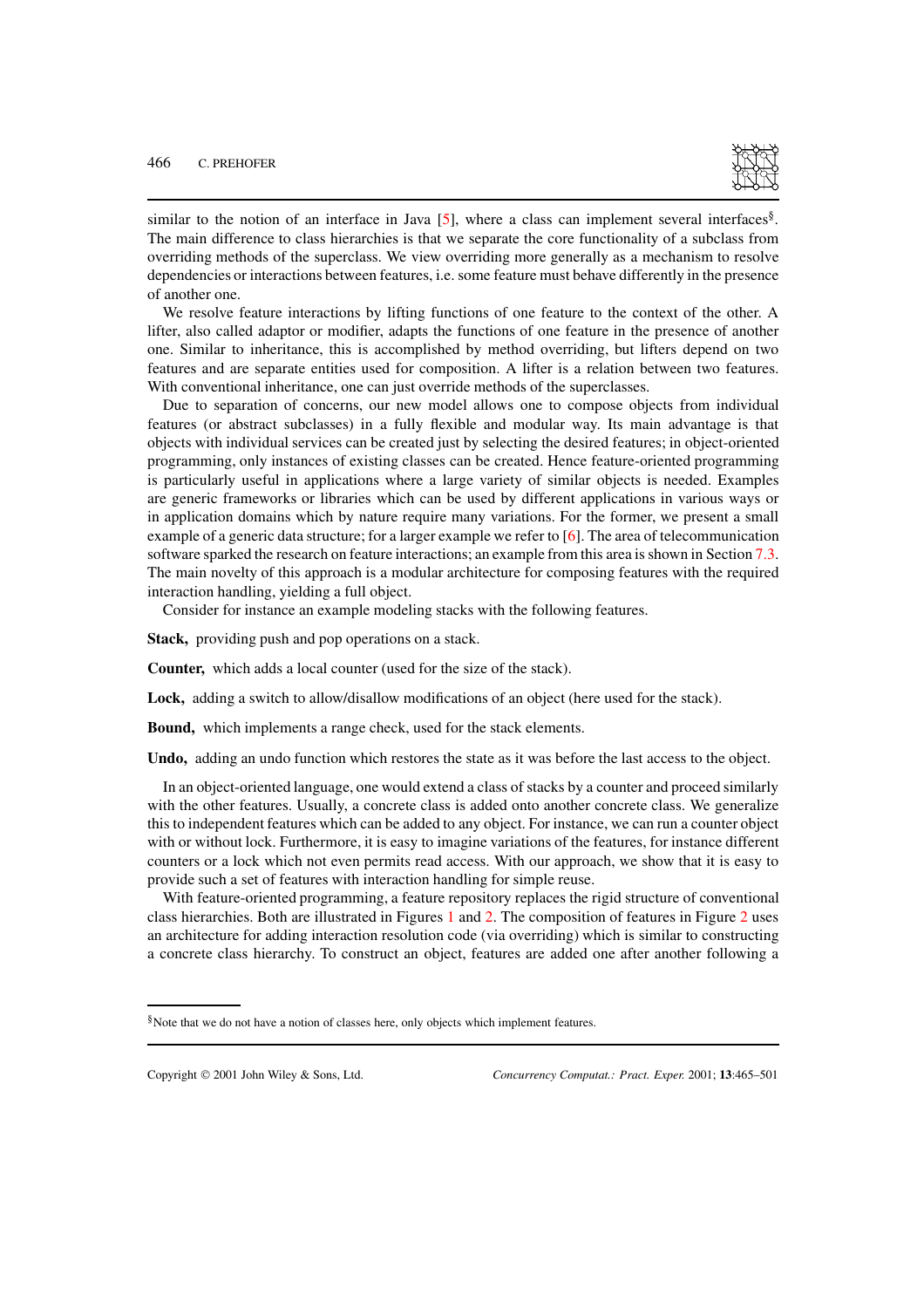

<span id="page-2-0"></span>

Figure 1. Typical class hierarchies.

<span id="page-2-1"></span>Feature Repository



Lifters for Feature Interactions (Method Overwriting)

$$
\mathbf{\oint} F_{-1}F_{-2} \qquad \mathbf{\oint} F_{-1}F_{-3} \qquad \mathbf{\oint} F_{-2}F_{-3} \qquad \mathbf{\oint} F_{-2}F_{-4} \qquad \mathbf{\oint} F_{-1}F_{-4}
$$

Objects/Classes composed from Features + Interactions



Figure 2. Composing objects in the feature model.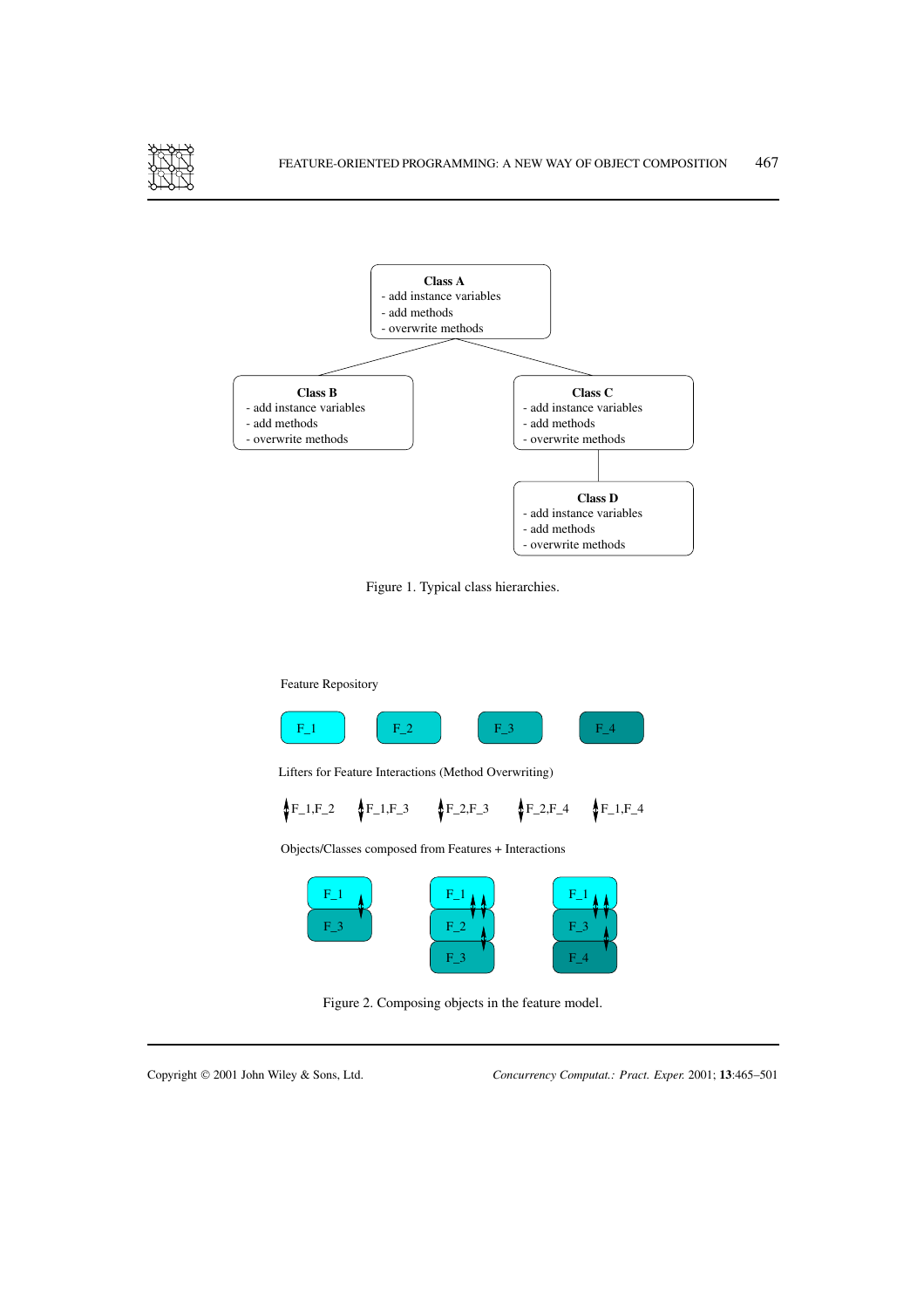

particular order, given by lifters¶. This follows the partial order on features, which is induced by the lifters since we disallow cycles. If a feature is added to a combination of *n* features, we have to apply *n* lifters in order to adapt the inner features.

As we consider interactions for two features at a time, there is only a quadratic number  $\binom{n}{2}$  $(n^2 - n)/2$  of lifters, but an exponential number  $\binom{n}{k}$ ,  $k = 1, ..., n$ , of different feature combinations can be created. For instance, in the above example, we have five features with 10 interactions and about 30 sensible feature combinations. This number grows if different implementations or variations of features are considered (e.g. single- or multi-step undo).

We show that feature-oriented programming generalizes object-oriented techniques and gives a new conceptual model of objects and object composition. A simple notion of features or services is used in Java in the form of interfaces. We use these to define the syntactic interface of features. For feature implementation, we add the idea of modular interaction handling and composition concepts. To show the relation to Java, we translate to Java  $[5]$  code for concrete feature selections, first using inheritance and then using aggregation and delegation. This explains the relations with known techniques and also compares both techniques. In fact, we will show two cases where aggregation is more expressive than inheritance, refining earlier results [\[7\]](#page-36-6).

To summarize, feature-oriented programming is advantageous for the following reasons.

- It yields more flexibility, as objects with individual services can be composed from a set of features. This is clearly desirable if many different variations of one software component are needed or if new functionality has to be incorporated frequently.
- As the core functionality is separated from interaction handling, it provides more structure and clarifies dependencies between features. Hence it encourages to write independent, reusable code. In many cases subclasses should be independent entities, which can be reused in different places. This also makes class refactoring [\[4\]](#page-36-1) much easier and sometimes unnecessary. The idea is similar to abstract classes, but we also cover dependencies between features.
- As we consider only liftings or interactions between two features at a time, the model is as simple as possible. Furthermore, a set of features can only be assembled in a particular order. We show that this composition scheme is sufficient in practice. Only in a few cases auxiliary features are needed.

Starting with this basic idea of features, there are several useful extensions. First, we show that parameterized features (similar to templates) work nicely with interactions and liftings (which replace inheritance). As we will see, there can also occur type dependencies between two features, which can be clearly specified in our setting. Another extension permits features to add exceptions which can be raised in lifters for a feature. Hence checking exceptional cases can be modeled as resolving an interaction. As liftings for some features are generic, we model this case via higher-order functions.

The main technical contributions and results in this paper are as follows.

<sup>¶</sup>As we only compose objects, there is no explicit class they belong to; instead, we often use the type of objects in a similar fashion.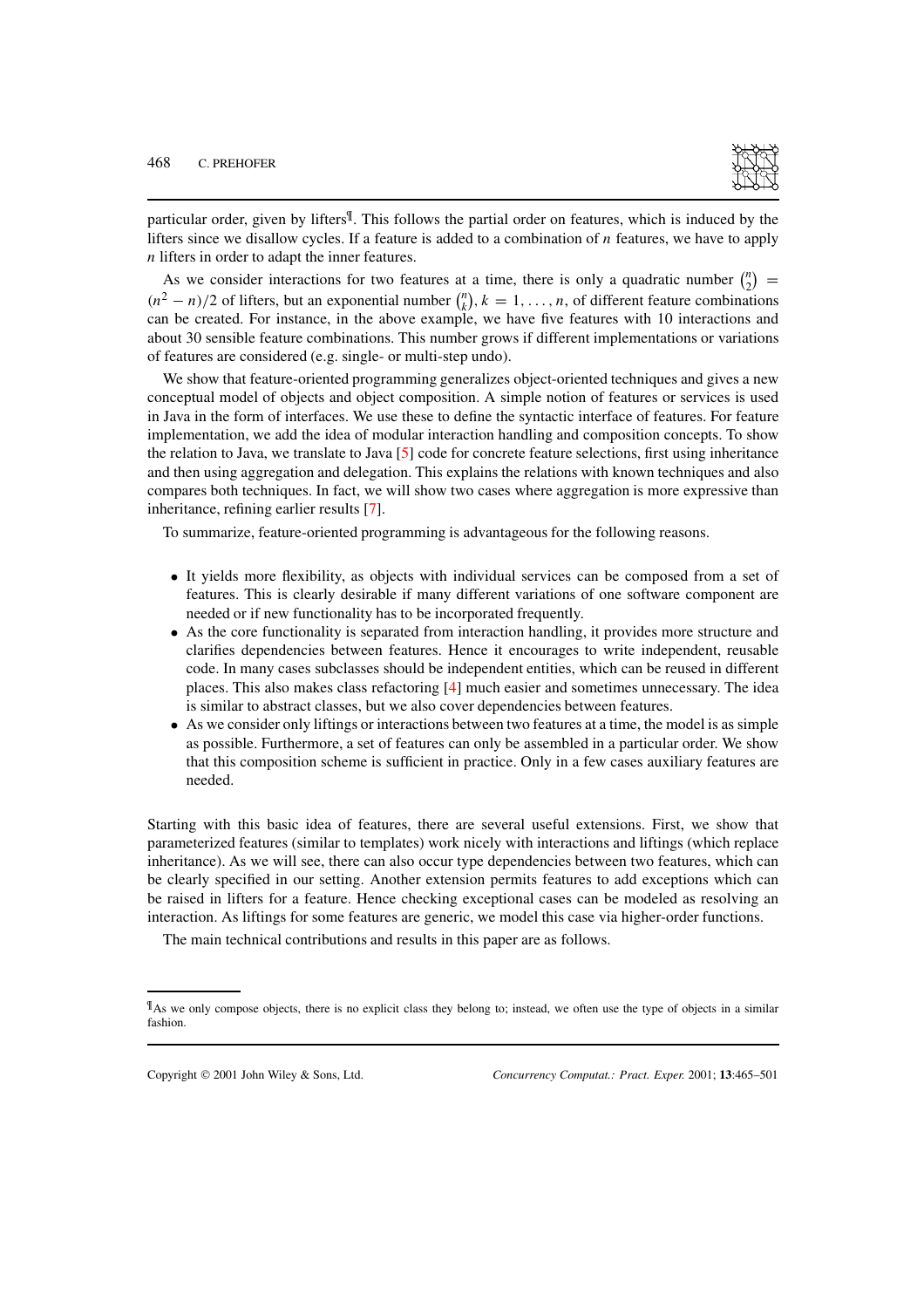- A language extension of Java for features and their interactions. For concrete feature compositions, we give translations into pure Java, one via inheritance and one via aggregation and delegation.
- An analysis of parameterized features and type dependencies between features, followed by a translation into Pizza [[8\]](#page-36-8), an extension of Java.
- The translations lead to a detailed comparison of aggregation and inheritance. This unveils two cases where aggregation is more powerful than inheritance due to typing problems.

A major premise of our approach is that interactions can be handled for two features at a time. This means that interactions between several features must be resolved by liftings between two features. We show that this is suitable for structuring software and is not a limitation in practice. Note that this is different from cases where some features are simply incompatible or contradictory. Another basic assumption is that features are composed in a linear order, although the interface appears to be a set of features. For instance, in some cases features have to be split into two separate features for this reason.

The origin of this idea of features goes back to applications of monad theory in functional programming, as discussed in  $[9-11]$ . In [\[10](#page-36-10)], composition of state monads is compared to inheritance and extended to other monads in functional programming. This did provide an experimental prototype for the language features presented here. On the application side, this work was motivated by the development in telecommunication and multimedia software, where feature interactions have recently attracted great attention [[12,](#page-36-7)[13](#page-36-11)].

In the following section, we discuss the first three features of the stack example. We define the feature-oriented extension of Java via translations in Section [3,](#page-8-0) followed by an extension to parameterized features in Section [4.](#page-15-0) This section also discusses the remaining two features, undo and bound. An extension to generic liftings via higher-order functions is shown in Section [5](#page-21-0). Section [6](#page-22-0) discusses features which introduce exceptions and raise exception in lifters.

Many examples from several areas are shown in Section [7](#page-22-1), starting with variations of design patterns in Section [7.1.](#page-23-0) Section [7.2](#page-24-0) models common software description techniques using automata by features and analyzes interactions. An interesting application area where feature interactions have been extensively examined are multimedia and telecommunication systems, as discussed in Section [7.3](#page-28-0). This application area actually triggered this research. We conclude with discussions of the approach in Section [8](#page-32-0).

## **2. FEATURE-ORIENTED PROGRAMMING BY EXAMPLE**

In this section, we introduce feature-oriented programming using the above example modeling variations of stacks. (The undo and bound features are shown later in Section [4.](#page-15-0)) For this purpose, we present an extension of Java in the following.

We first define interfaces for features. Although not strictly needed for our ideas, they are useful if there are several implementations for one interface.

interface Stack { void empty();

Furthermore, feature interfaces ease translation into Java, as a class can implement several interfaces in Java.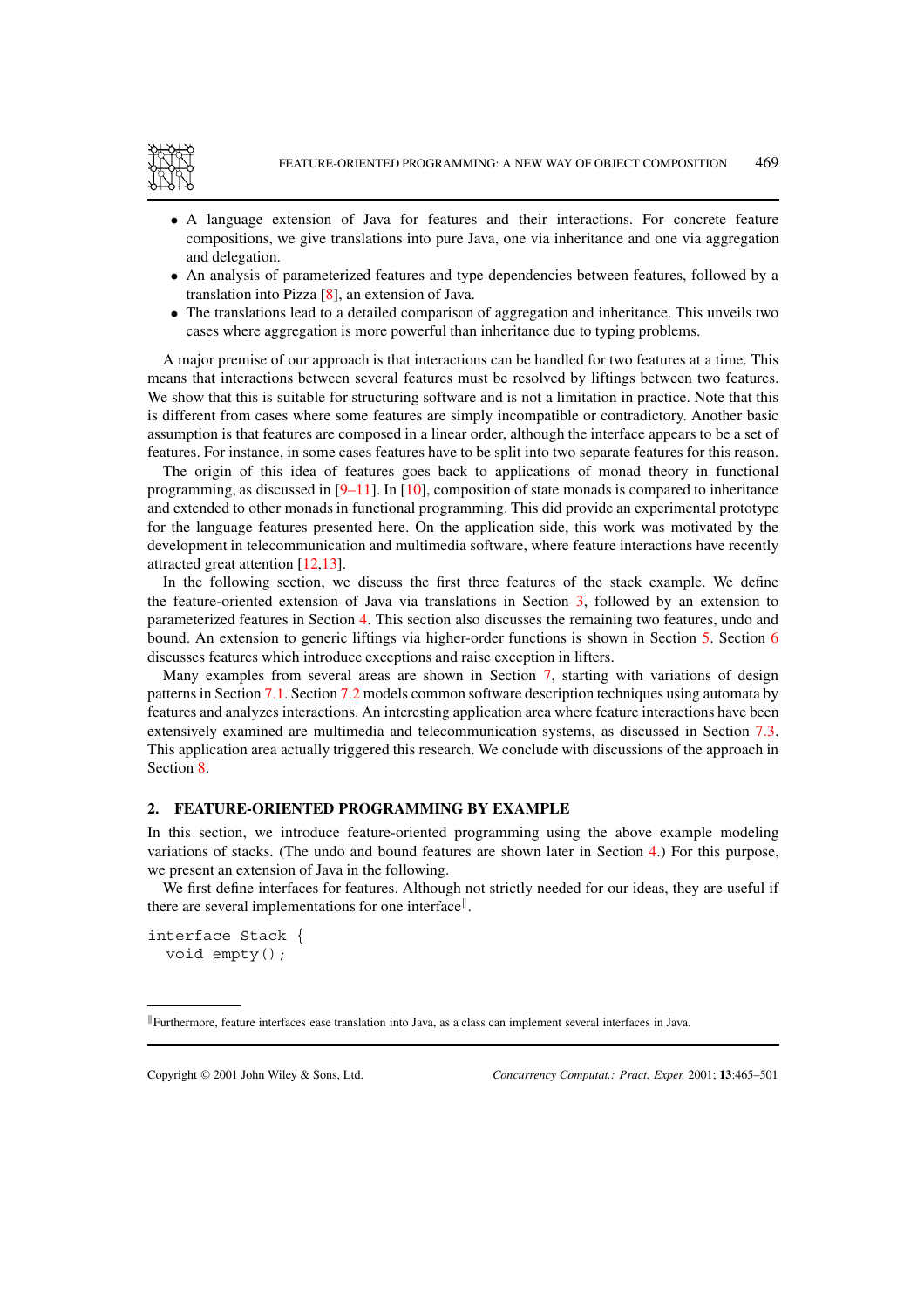

```
void push(char a);
  void push2(char a);
  void pop();
  char top();
}
interface Counter {
 void reset();
 void inc();
  void dec();
  int size();
}
interface Lock {
  void lock();
  void unlock();
}
```
The code below provides base implementations of the individual features. Note that we only treat stacks over characters; parametric stacks will be considered later. The notation feature SF defines a new feature named SF, which implements stacks. Similar to class names in Java, SF is used as a new constructor for a feature.

```
feature SF implements Stack {
   String s = new String();
                         // Use Java Strings to implement a Stack
   void empty() \{s = "",\}void push(char a)
         \{s = String.valueOf(a).concat(s); \};
   void pop() \{s = s.\text{substring}(1); \};
   char top() { return (s.\text{char}At(0)) ; } ;
   void push2(char a)
         {this.push(a); this.push(a); };
}
feature CF implements Counter {
   int i = 0;
   void reset() \{i = 0; \};
   void inc() \{i = i+1; \};
   void dec() \{i = i-1; \};
   int size() \{return i; \};
}
feature LF implements Lock {
  boolean l = true;void lock() \{1 = false\};
   void unlock() \{1 = true\};
   boolean is unlocked() \{return 1;\};
}
```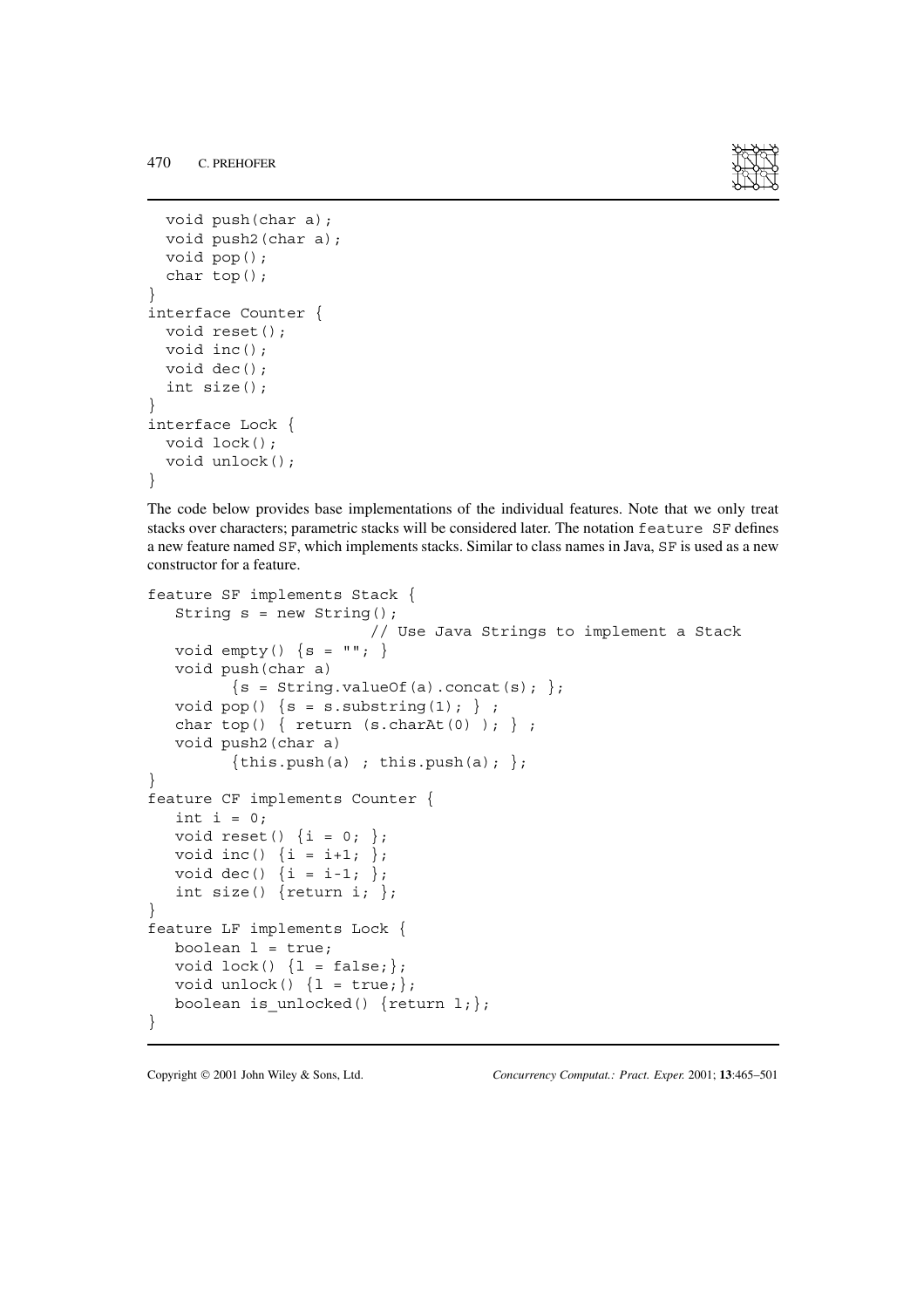

Using the other two feature implementations, CF and LF,

new LF (CF (SF))

creates an object with all three features. For interaction handling, it is important that features are composed in a particular order, e.g. the above first adds CF to SF and then adds LF.

In addition to the base implementations, we need to provide lifters, which replace method overriding in subclasses. Lifters are separate entities, handling two features at a time. In the following code, features (denoted by their interfaces) are lifted over concrete feature implementations. For instance, the code below feature CF lifts Stack adapts the functions of Stack to the context of CF, i.e. the counter has to be updated accordingly. When composing features, this lifter is used if CF is added to an object with a feature with interface Stack, and not just directly to a stack implementation. This is important for flexible composition, as shown below.

```
feature CF lifts Stack {
 void empty() \{this.\nreset(); super.empty(); };
 void push(char a)
        {this.inc(); super.push(a); };
 void pop() { this.dec(); super.pop() ; };
}
feature LF lifts Stack {
 void empty() {if (this.is unlocked())
                       \{super.empty(); \};
 void push(char a) \{if (this.is unlocked())
                       \{super.push(a); \};
 void pop() { if (this.is_unlocked())
                       \{super.pop(); \};
   int size() \{ return super.size() ; }char top() { return super.top(); };
}
feature LF lifts Counter {
 void reset() {if (this.is unlocked())
                       \{super.\nreset(); \};
 void inc() {if (this.is_unlocked())
                        \{super.inc(); \};
 void dec() {if (this.is_unlocked())
                   {super.deg();}\};}
```
Methods which are unaffected by interactions are not explicitly lifted, e.g. top and size. Note that the lifting to the lock feature is schematic. Hence it is tempting to allow default lifters, as discussed in Section [5](#page-21-0).

The modular specification of the three features, separated from their interactions, allows for the following object compositions: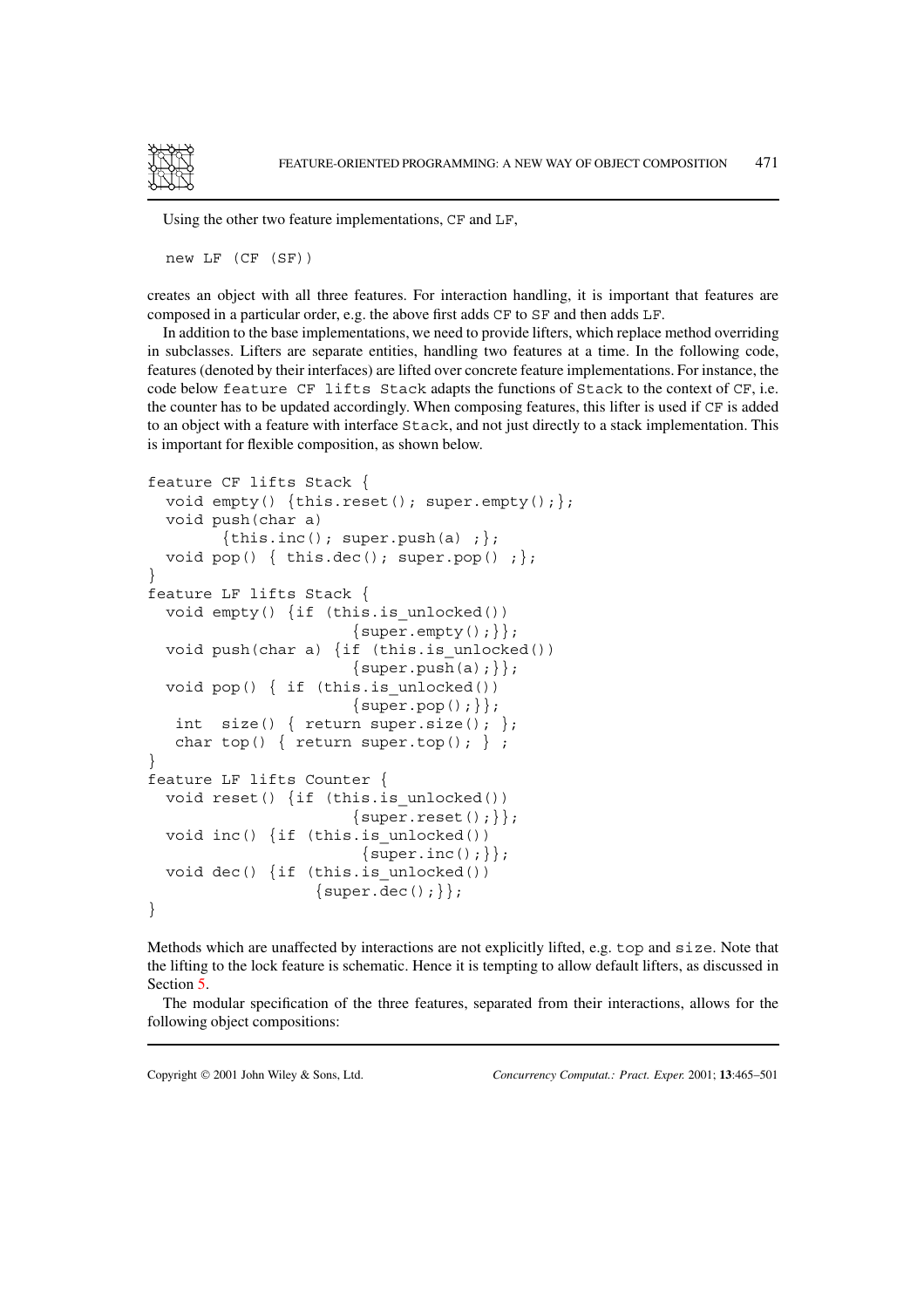

<span id="page-7-0"></span>

Figure 3. Composing features (rounded boxes) by lifters (boxes with arrows).

- stack with counter:
- stack with lock;
- stack with counter and lock; and
- counter with lock.

For all these combinations, the three lifters shown above adapt the features appropriately to the chosen combination. The resulting objects behave as desired. In addition, we can use each feature individually (even lock). With the remaining two features, bound and undo (shown later), many more combinations are possible in the same way.

The composition of lifters and features is shown in Figure [3](#page-7-0) for an example with three features. To compose stack, counter, and lock, we first add the counter to the stack and lift the stack to the counter. Then the lock feature is added and the inner two are lifted to lock. Hence the methods of the stack are adapted again, using the lifter from stack to lock. In general, when adding a feature *b* to an object having the set of features *A*, the methods of each feature in A are lifted individually to the new context. Note that a typical class hierarchy which corresponds to the class of this object is usually drawn upside down compared to Figure [3.](#page-7-0)

The composed object simply provides the functionality of all selected features to the outside, but for composition we need an additional ordering. In particular, the outermost feature is not lifted, similar to the lowest class in a class hierarchy, whose functions are not overwritten.

Although inheritance can be used for such feature combinations, all needed combinations, including feature interactions, have to be assembled manually. In contrast, we can (re)use features by simply selecting the desired ones when creating an object.

In the above example, each feature can be used independently. In other examples it is often needed to write a feature assuming that some other feature is available. For this, a feature declaration may require other features, e.g. as in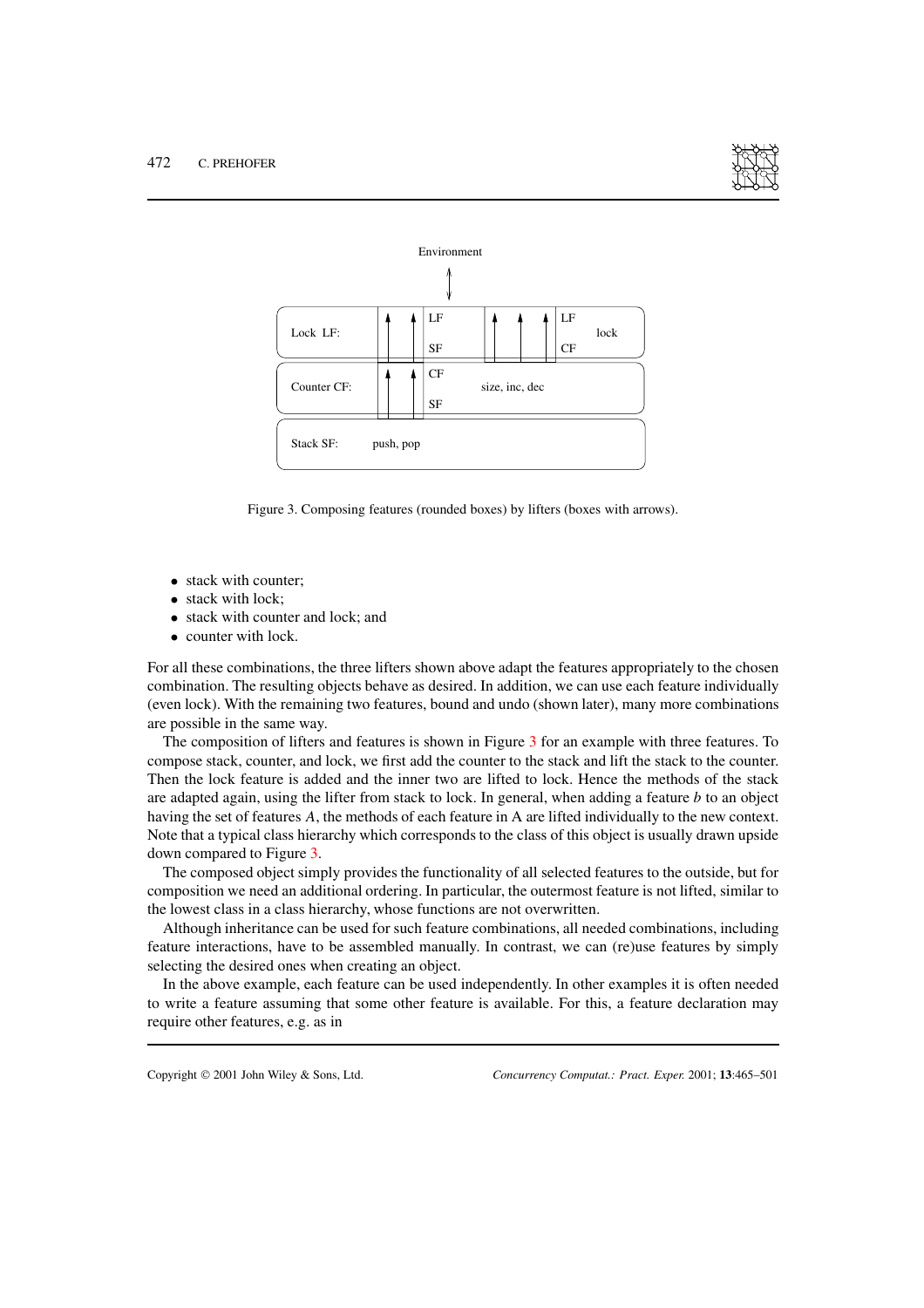

```
feature DisplayAdapter assumes AsciiAdapter {
  void show window(...) \{ ... \}... }
```
Consequently, an implementation may use the operations provided by the feature AsciiPrintable in order to produce output on a window system.

In general, the base functionality of a new feature can rely on the functionality of the required ones. This idea of assuming other features is a further difference to conventional abstract subclass concepts. (Note that the extended object can obviously have more than just the required features.)

# <span id="page-8-0"></span>**3. TRANSLATION TO JAVA**

To provide a precise definition of our Java extension, we show two translations into Java. The first translation uses inheritance, while the second uses aggregation with delegation. Hence this also serves to compare the feature model with both of these approaches and will highlight two cases where both differ. The equivalence of the two translations is easy to see and similar to the formal comparison of delegation (or aggregation) and inheritance, presented in [[7\]](#page-36-6).

We assume the following abstract program with

- $\bullet$   $I_i$  feature interfaces,
- $I_i.t_{k_i}$  methods declared for interface  $I_i$ ,
- $F_i$  corresponding features,
- *Fi.vardecls* declaration of instance variables,
- $F_i$ . $f_{k_i}$  code for methods  $I_i$ . $t_{k_i}$ ,
- $F_{i,j}$  lifter for  $F_j$  to  $I_i$ , and
- $F_{i,j,f_{k_j}}$  code for lifting  $I_j.t_{k_j}$  to  $I_i$ .

```
interface I_1 {
```

```
// method declarations
    I1.t1;
     .
     .
     .
    I_1.t_{k_1};
}
     .
     .
     .
interface Im {
    Im.t1;
     .
     .
     .
    I_m.t_{k_m};
}
feature F_1 implements I_1 assumes I_1^{l_1}, \ldots, I_1^{l_n} {
    F1.vardecls // variable declarations
    I1.t1 F1.f1; // method implementations
```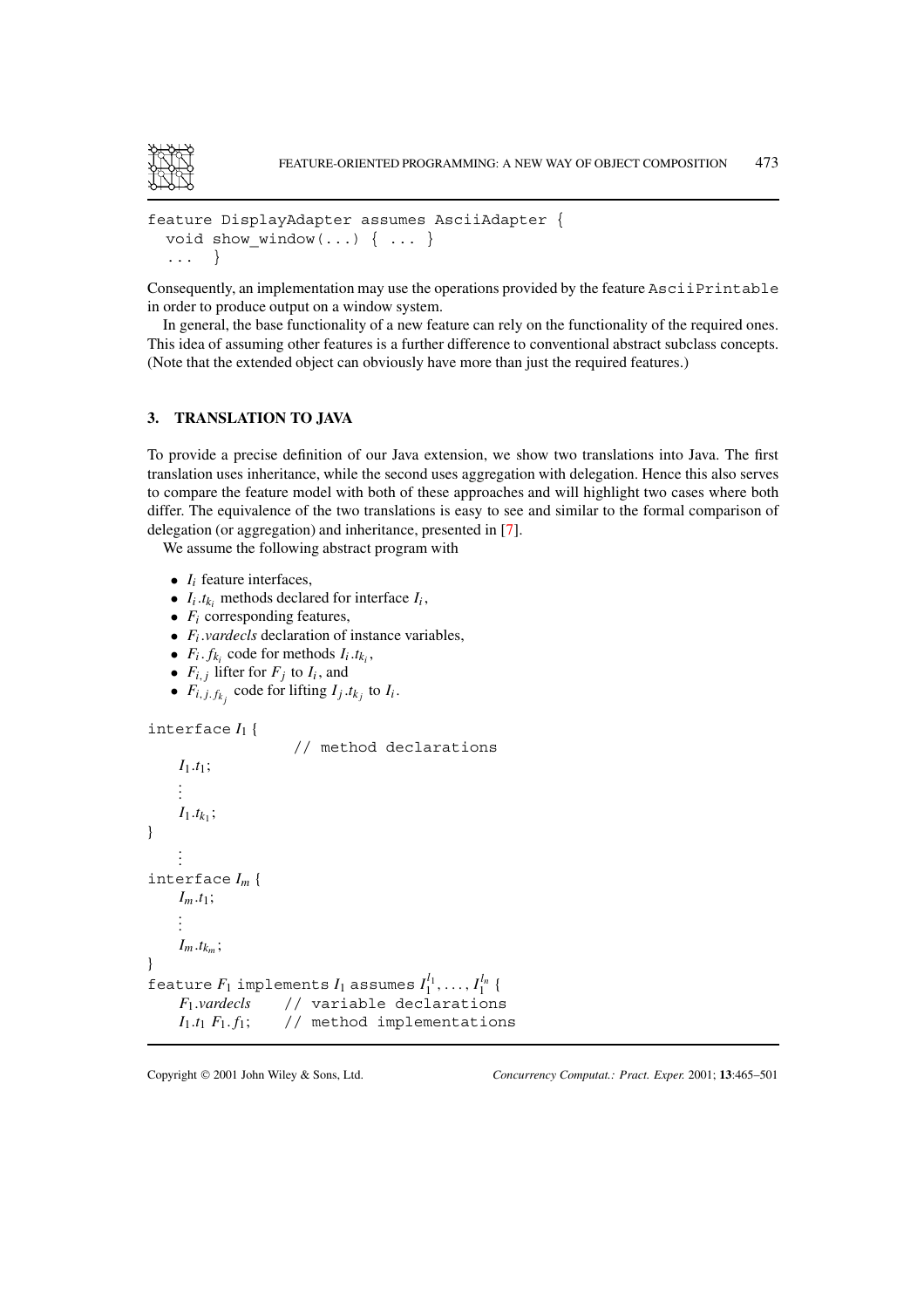

```
.
      .
      .
     I_1.t_{k_1} F_1.f_{k_1};}
      .
      .
      .
       // lifters
feature F_i lifts I_j {
      I_j I_1 F_{i,j} f_1; // function redefinitions
      .
      .
      .
     I_j .t<sub>kj</sub> F_{i,j} .f<sub>kj</sub>;
}
```
We use this schematic program to translate concrete object creations into Java in two ways, inheritance and aggregation. For the translations, the feature interfaces are preserved, while the feature code is merged into concrete classes, as shown below.

For sake of presentation, the translation is simplified in order to make the obtained code as explicit as possible. Therefore, we assume that

- 1. the names of (instance) variables as well as method names are distinct for all features,
- 2. assume that method calls to *this* are explicit, i.e. always *this.fct(. . . )* instead of *fct(. . . )*, and
- 3. variable declarations have no initializations.

#### **3.1. Translation via inheritance**

In this translation, we create a set of concrete classes, one extending the other, for each used feature combination  $F_1(F_2(F_3(\ldots(F_n)\ldots)))$ . For such a combination, we create *n* classes named  $F_i$ <sub>-</sub> $F_{i+1}$ <sub>- $F_{i+2}$ - $\ldots$ - $F_n$  for  $i = 1, \ldots, n$ . These extend each other and add one feature after another.</sub> For instance,  $F_1$   $F_2$   $F_3$   $\ldots$  extends  $F_2$   $F_3$   $\ldots$  The class  $F_1$   $F_2$   $F_3$   $\ldots$  adds the functionality for interface  $I_1$  and lifters to  $F_1$  for all others.

Formally, an object creation

new  $F_1(F_2... (F_n)...)$ 

translates to

new  $F_1 \_ F_2 \_ \ldots \_ F_n$ 

This class is defined via the following Java classes for  $i = 1, \ldots, n$ :

```
class F_i<sub>-</sub>F_{i+1}-\dots-F_n extends F_{i+1}-\dots-F_nimplements Ii,...,In {
                   // Feature i implementation
    Fi.vardecls // variable declarations
    Ii.t1 Fi.f1; // function implementations
    .
.
.
```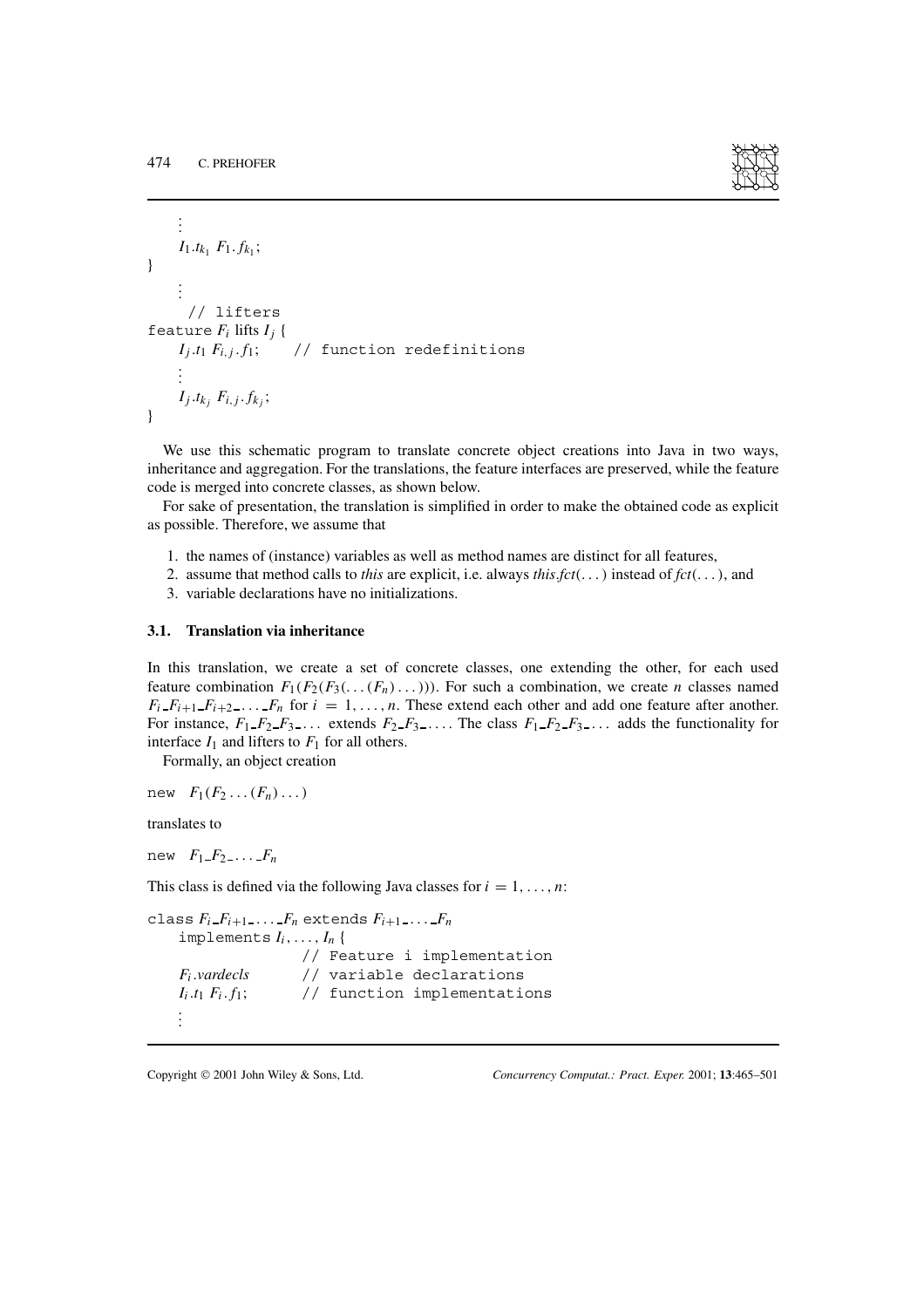

}

```
I_i.t_{k_i} F_i.f_{k_i};
                     // Lift Feature i+1 to i
I_{i+1}.t_1 F_{i,i+1}.f_1; // function redefinitions
.
.
.
I_{i+1}.t_{k_{i+1}} F_{i,i+1}.f_{k_{i+1}};.
   .
                     . // Lift Feature n to i
In.t1 Fi,n.f1; // function redefinitions
.
.
.
I_n.t_{k_n} F_{i,n}.f_{k_n};
```
The above schematic code implements feature *i* and, using lifters, possibly overrides the features in the extended class. A concrete example for the way lifters are composed is presented below. Recall also Figure [3](#page-7-0) for this example. Observe that  $n - i$  lifters are needed, which may call methods of the super class.

We have so far assumed that the features required for  $F_i$  via assumes are present in  $F_{i+1}, \ldots, F_n$ for a feature combination  $F_1(F_2 \ldots (F_i \ldots (F_n) \ldots)$ . This restriction can be relaxed if we assume that the required ones are present in  $F_1, \ldots, F_{i-1}$ , similar to virtual functions which are only defined in a subclass. However, this does not work with this translation. The translation assumes that the features required for  $F_i$  via assumes are present in the extended class. In the class created for the combination  $F_1, \ldots, F_i$ , this however entails that undeclared identifiers occur in the translated code. This may only be allowed in a dynamically typed language with dynamic method lookup. Interestingly, this assumption is not needed for aggregation, which accounts for a small difference between the two translations. Another difference will be examined in the following section on parameterized features.

For instance, the three features from the introduction translate into the following class hierarchy, if an object of type LF (CF (SF)) is used.

```
class SF implements Stack {
  String s = new String();
  void empty() \{ s = ""; \}void push( char a)
         \{s = String.valueOf(a) . concat(s); \};
  void pop() \{s = s.substring(1); \};
  char top() \{ return (s.\text{char}At(0) ); \};
  void push2( char a)
         {this.push(a) ; this.push(a); };
}
class CF_on_SF extends SF
                implements Counter, Stack {
  int i = 0;
  void reset() \{i = 0; \};
  void inc() {i = i+1; };
  void dec() \{i = i-1; \};
```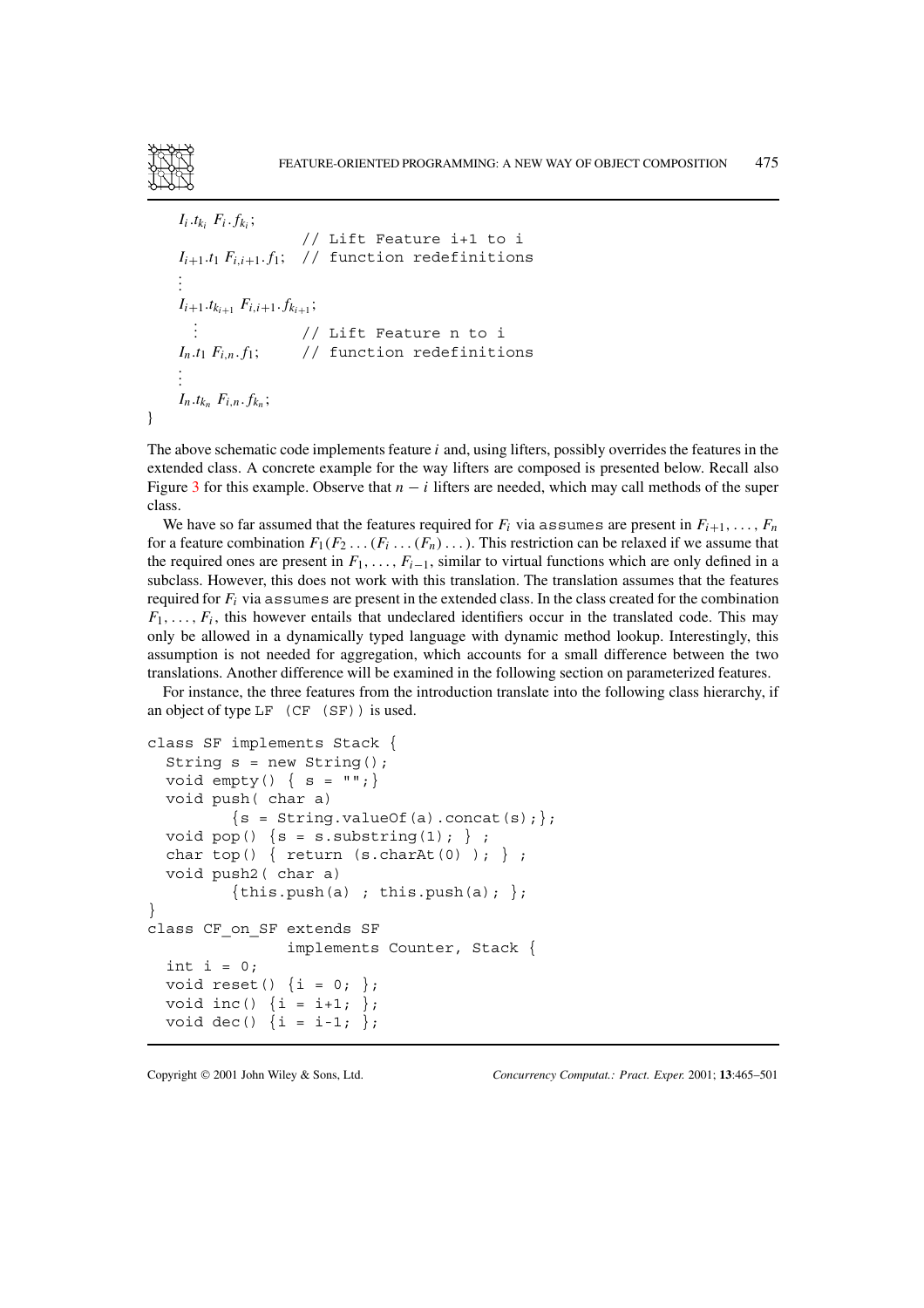

```
// lift SF to CF
  void empty() \{this.\nreset(); super.\nempty(); \};void push( char a)
                {this.inc(); super.push(a); };
  void pop() {this.dec(); super.pop();};
}
class LF_on_CF_on_SF extends CF_on_SF
            implements Lock, Counter, Stack {
  boolean l = true;void lock() \{1 = false\};
  void unlock() \{1 = true\};
  boolean is unlocked() \{return 1 ; \};
  // lift CF to LF
  void reset() \{if (this.is unlocked())\}\{super.\nreset(); \};
   void inc() {if (this.is unlocked())
                     \{super.inc(); \};
   void dec() {if (this.is unlocked())
                     \{super.dec(); \};
 // lift SF to LF
  void empty() \{if (this. is unlocked())
                     \{super.empty(); \};
  void push( char a) {if (this.is_unlocked())
                       \{super.push(a); \}void pop() \{ if (this.is unlocked())\{super.pop() ; \};
}
```
In this example, the above code provides for most sensible combinations, except for stack with lock only or counter with lock. In general, this translation introduces intermediate classes which may be reused for other feature combinations.

## **3.2. Translation via aggregation**

Aggregation is a common technique for composing objects from different classes to a larger object. It is used in some object-based systems as a replacement for inheritance.

This translation requires a set of base implementations and one new class for each feature combination. The idea of the translation is to create a class where, for each selected feature, one instance variable of this type is used to delegate the services, similar to [[14\]](#page-36-12). We have to be careful with delegation and calls to this, which should not be sent to the local object. Hence we have to supply the delegate object with the right pointer to the enclosing object, which 'replaces' this. For this purpose, we create a base class for each feature implementation with an extra variable which will point to the composed object. This construction enables the extension on virtual functions, which was problematic with the above translation. Here, we can check the assumes clauses with respect to the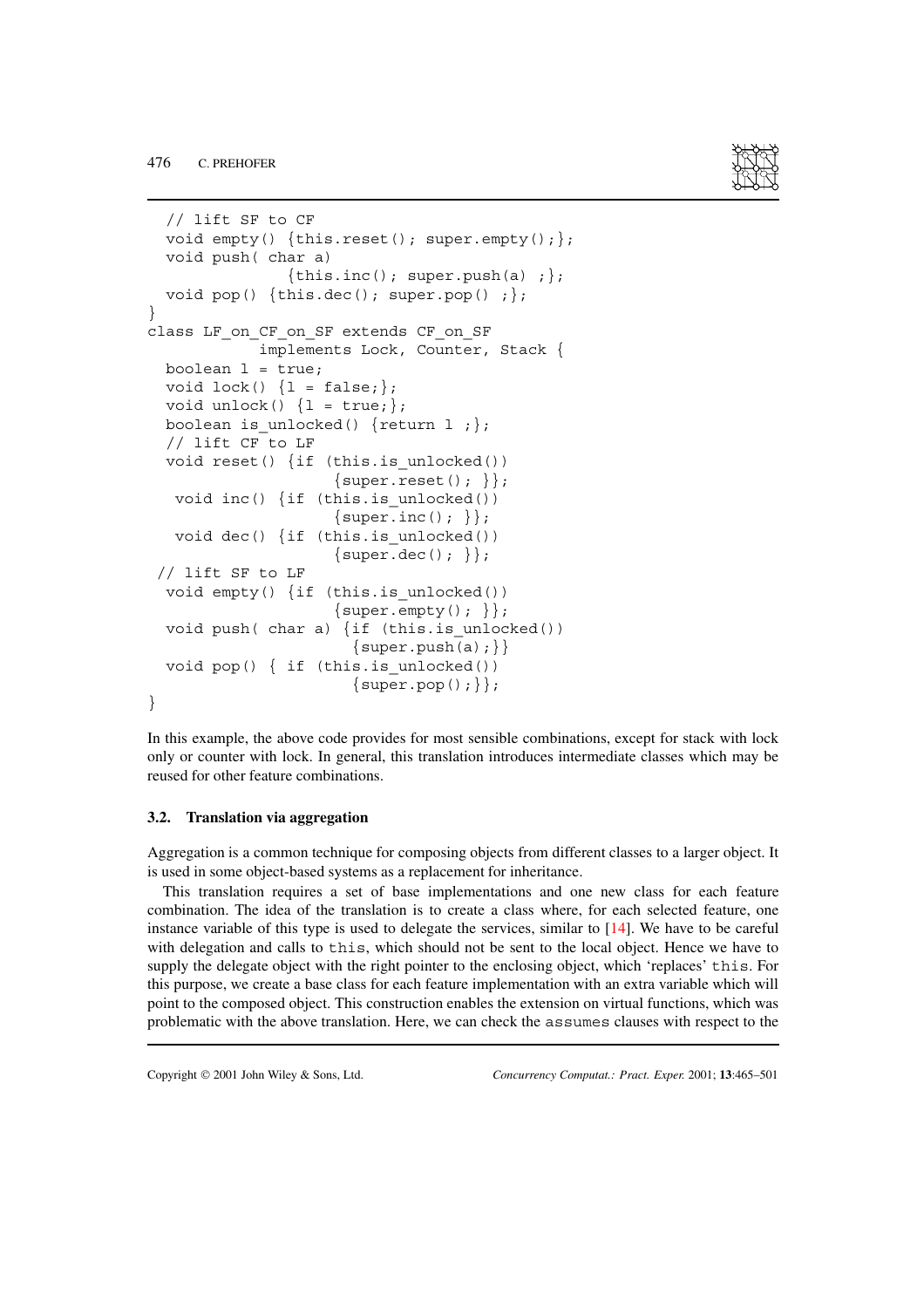

full set of features, and not just with respect to the lower ones in the composition order. With the inheritance translation we had to check these assumptions for each newly added class with respect to its superclass.

Unlike the first translation, we need a few further technical assumptions. For all lifters, all methods are lifted explicitly, e.g.

int size() { return super.size(); };

is assumed to be present. Furthermore, we need to assume that instance variables which are used in lifters are declared public∗∗. Also, the name self may not be used.

The main task of this translation is to compose the lifters, i.e. all lifters for one method have to be merged at once here. This can lead to more dense code, as all needed lifters are composed in one class, contrary to the inheritance translation.

An object creation

new  $F_1(F_2 \ldots (F_n) \ldots)$ 

translates to

new  $F_1 \_ F_2 \_ \ldots \_ F_n$ 

For this, we first need the following base classes for each feature implementation  $F_i$ ,  $i = 1...n$ . For the type of self in the code below, we use the class  $F_1$ <sub> $F_2$ </sub> $\ldots$  $F_n$ . If no assumes statements are used, then just  $I_i$  is sufficient and the class can be reused for other object creations. Alternatively, one can introduce an intermediate class with just the needed interfaces  $I_i$ ,  $I_i^1$   $\ldots$   $I_i^{l_i}$ .

```
class Fi implements Ii {
             // reference for delegation
  (F_1 \_ F_2 \_ \ldots \_ F_n) self;
             // reference for virtual functions,
             // based on required feature list
             // constructor for this class
  F_i (F_1<sub>-F2</sub><sub>-...-F<sub>n</sub></sub> s) { self = s; };
  Fi.vardecls
             // function implementations
  I_i.t_1 \theta F_1.f_1;.
   .
   .
  I_i.t<sub>ki</sub> \theta F_1.f<sub>ki</sub>;
}
```
For delegation to work in the above, we need to apply a substitution  $\theta$  which renames this to self:

$$
\theta = [\text{this} \mapsto \text{self}]
$$

With the above base implementations we construct the class  $F_1$ <sub> $F_2$ </sub> $\ldots$  $F_n$  via aggregation.

<sup>∗∗</sup>Note that public declarations are omitted throughout this presentation.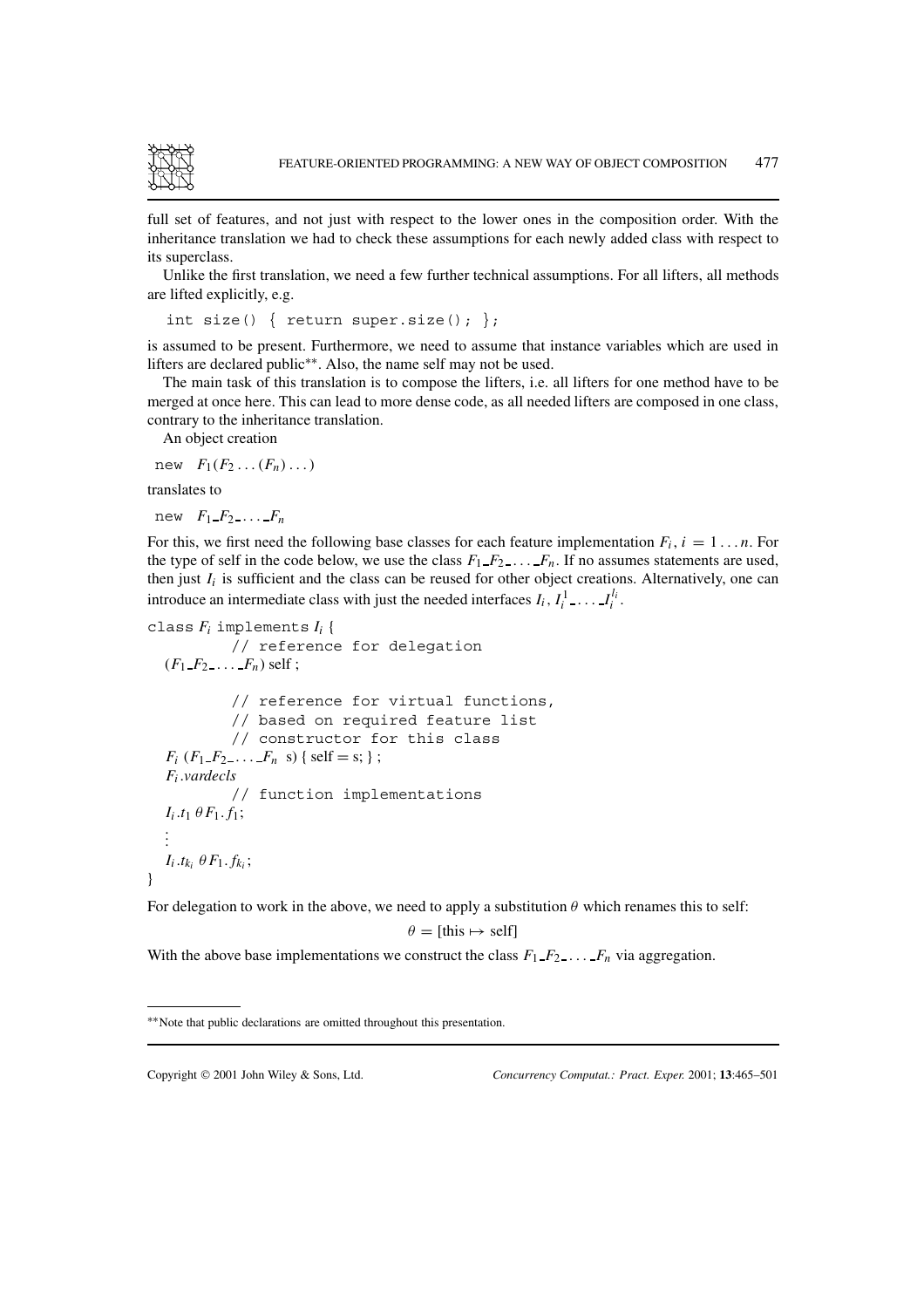

```
class F_1<sub>F_2</sub>\ldotsF_n implements I_1, I_2, \ldots, I_n {
                // delegate objects
   F_1 b_1 = \text{new } F_1(\text{this});.
   .
   .
   F_n b_n = new F_n(this);
                 // now need to nest lifters
                // lift feature 2 to 1
   I2.t1 δ2F1,2.f1;
   .
   .
   .
   I_2.t_{k_2} \delta_2 F_{1,2} \cdot f_{k_2};
                 // lift feature 3 to 1
   I3.t1 δ3θ2,3F1,3.f1;
   .
   .
   .
   I_3. t_{k_3} \, \delta_3 \theta_{2,3} F_{1,3} f_{k_3};.
       .
       .
                // lift feature n to 1
   In.t1 δnθn−1,nθn−2,n ...θ2,nF1,n.f1;
   .
   .
   .
   I_n.t_{k_n} \delta_n \theta_{n-1,n} \theta_{n-2,n} \ldots \theta_{2,n} F_{1,n}.f_{k_n};}
```
The substitutions in the above are used to unfold the appropriate lifters one after each other. We indicate the application of lifters via unfolding operators  $\theta_{i,j}$ , where  $\theta_{i,j}$  unfolds the lifter from *j* to *i*, defined as

 $\theta_{i,j} = [\text{super}.f_1 \mapsto F_{i,j}.f_1,\ldots,\text{super}.f_{k_i} \mapsto F_{i,j}.f_{k_j}],$ 

and also passes the actual parameters. Unlike in the examples below, unfolding is in general more involved for functions, as we cannot have local blocks with return statements. Hence we also assume for simplicity that methods return  $\text{void}^{\dagger\dagger}$ .

In the combined lifters, we have to delegate calls to super to the delegate objects. For this purpose,  $\delta_i$  shall rename the instance variables and method calls of methods in  $I_i$  to super correctly to the corresponding  $b_i$ . For instance, super.pop() is translated to  $sf.pop($ ), where  $sf$  is the name of the instance variable in the following example. We show the translation for the combination of the three introductory features. First, new base classes are introduced (with suffix \_ag):

```
class SF_ag implements Stack {
  Stack self;
```
<sup>††</sup>This is no restriction, as in Java objects of primitive type can be 'wrapped' into an object in order to be passed as variable parameters.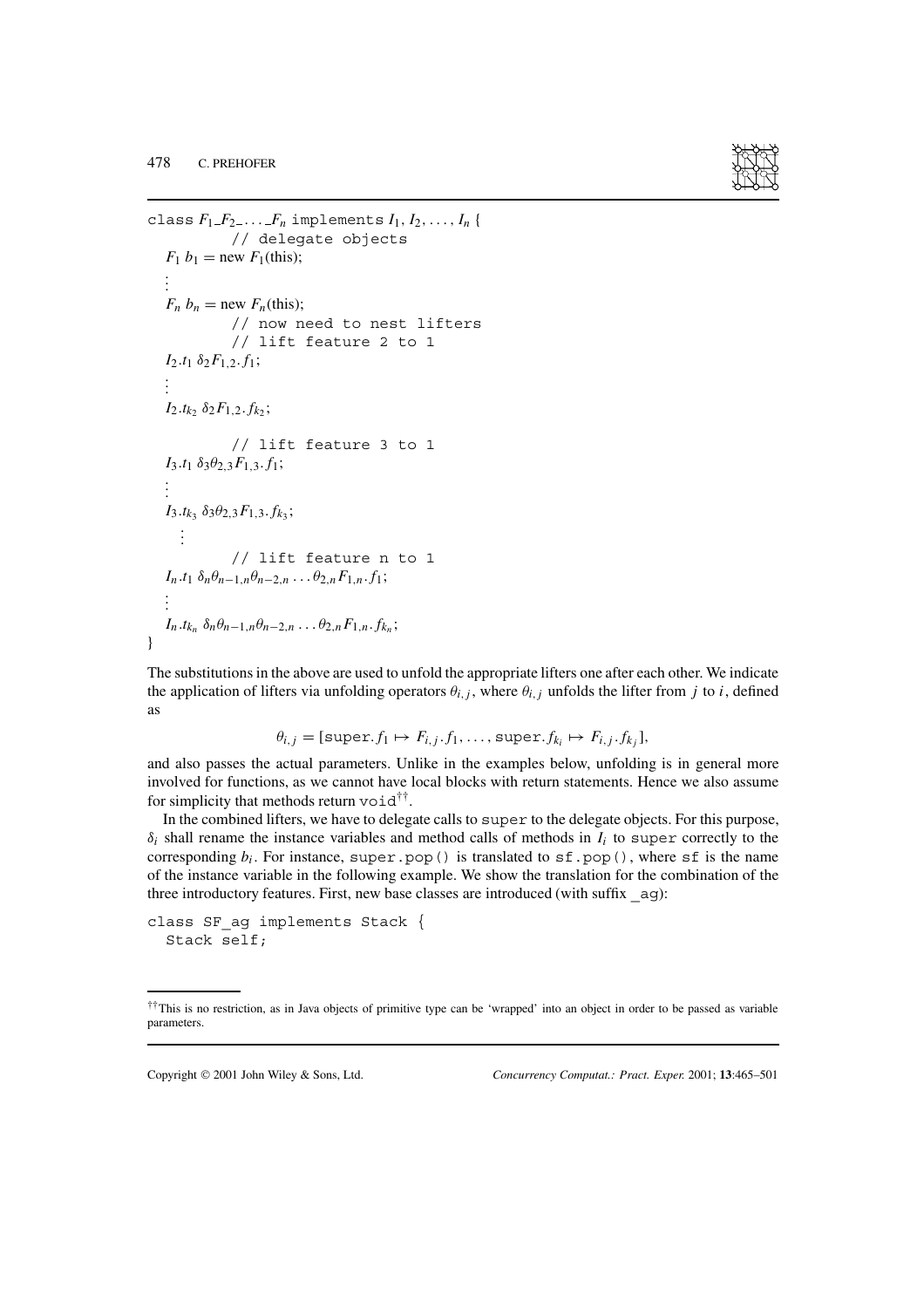

```
String s = new String();
  SF ag(Stack s) \{self = s; \};void empty() \{ s = ""; \}void push( char a)
        {s = String.valueOf(a).concat(s)};// self replaces this for delegation!
  void push2( char a)
        {self.push(a)}; self.push(a);};
  void pop() \{s = s.\text{substring}(1); \};
  char top() { return (s.\text{charAt}(0)); };
}
class CF_ag implements Counter {
  Counter self;
  CF ag (Counter s) \{self = s; \};int i = 0;
  void reset() \{i = 0; \};
  void inc() {i = i+1; };
  void dec() \{i = i-1; \};
  int size() \{return i; \};
}
class LF_ag implements Lock {
  Lock self;
  LF_ag (Lock s) \{self = s; \};
  boolean l = true;void lock() \{1 = false\};
  void unlock() \{1 = true;\}boolean is_unlocked() {return l;};
}
A class for a composed object is shown below.
class LF CF SF implements Lock, Counter, Stack
{
            // delegate objects
  SF ag sf = new SF ag(this);
  CF\_ag cf = new CF\_ag(this);LF ag lf = new LF ag(this);// delegate to lock
  void lock() \{If.close(); };
  void unlock() \{ \text{lf.unlock}() ; \};
  boolean is_unlocked()
    {return lf.is unlocked(); };
           // delegate to lock
  void reset()
    {if (this.is unlocked()) {cf.reset();}};
```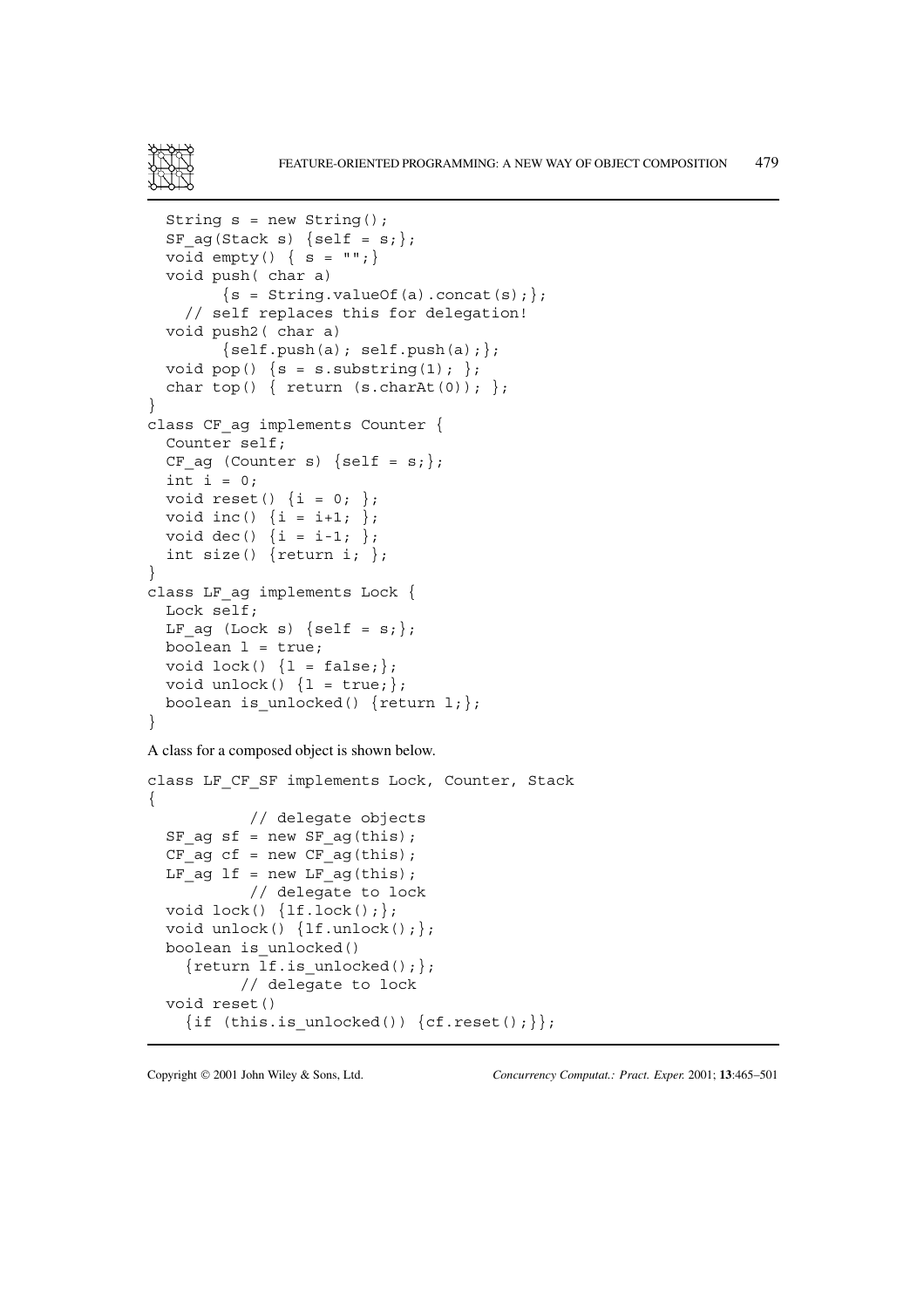

```
void inc()
    {if (this.is unlocked()) {cf.inc();}};
 void dec()
     {if (this.is_unlocked()) {cf. dec(); } ;
  int size()
     {return cf.size(); };
           // delegate to stack
  void empty()
      \{if (this.is unlockey())\}\{\text{this.reset}(); sf.empty(); } };
  void push( char a)
        {if (this.is_unlocked())
            \{\text{this.inc}(); \text{sf.push}(a); \};
  void push2( char a) \{sf.push2(a);};
  void pop() {if (this.is_unlocked())
               {this.dec(); sf.pop();}char top() \{return sf.top() ; \};
}
```
Compared to the first translation, we need fewer classes here, as the base classes can be reused. On the other hand, aggregation introduces another level of indirection which may affect efficiency.

## <span id="page-15-0"></span>**4. PARAMETRIC FEATURES**

In order to write reusable code, it is often desirable to parameterize a class by a type. In this section, we introduce parametric features, which are very similar to parametric classes. Due to the flexible composition concepts for features, we also need expressive type concepts for composition. For Java, parametric classes have recently been proposed and implemented in the language Pizza [\[8\]](#page-36-8), which will be the target language for our translations. Apart from other nice extensions, which are also used in some examples here, Pizza introduces a powerful extension for type-safe parameterization. The notation for type parameters is similar to  $C++$  templates  $[15]$ . A typical example is a stack feature parameterized by a type parameter A, written as <A>, as follows:

```
interface Stack<A> {
  void empty();
  void push( A a);
  void push2( A a);
  void pop();
  A top();
}
feature SF<A> implements Stack<A> {
           // Use Pizza's List data type
  List<A> s = List.Nil;void empty() \{ s = List.Nil; \};
```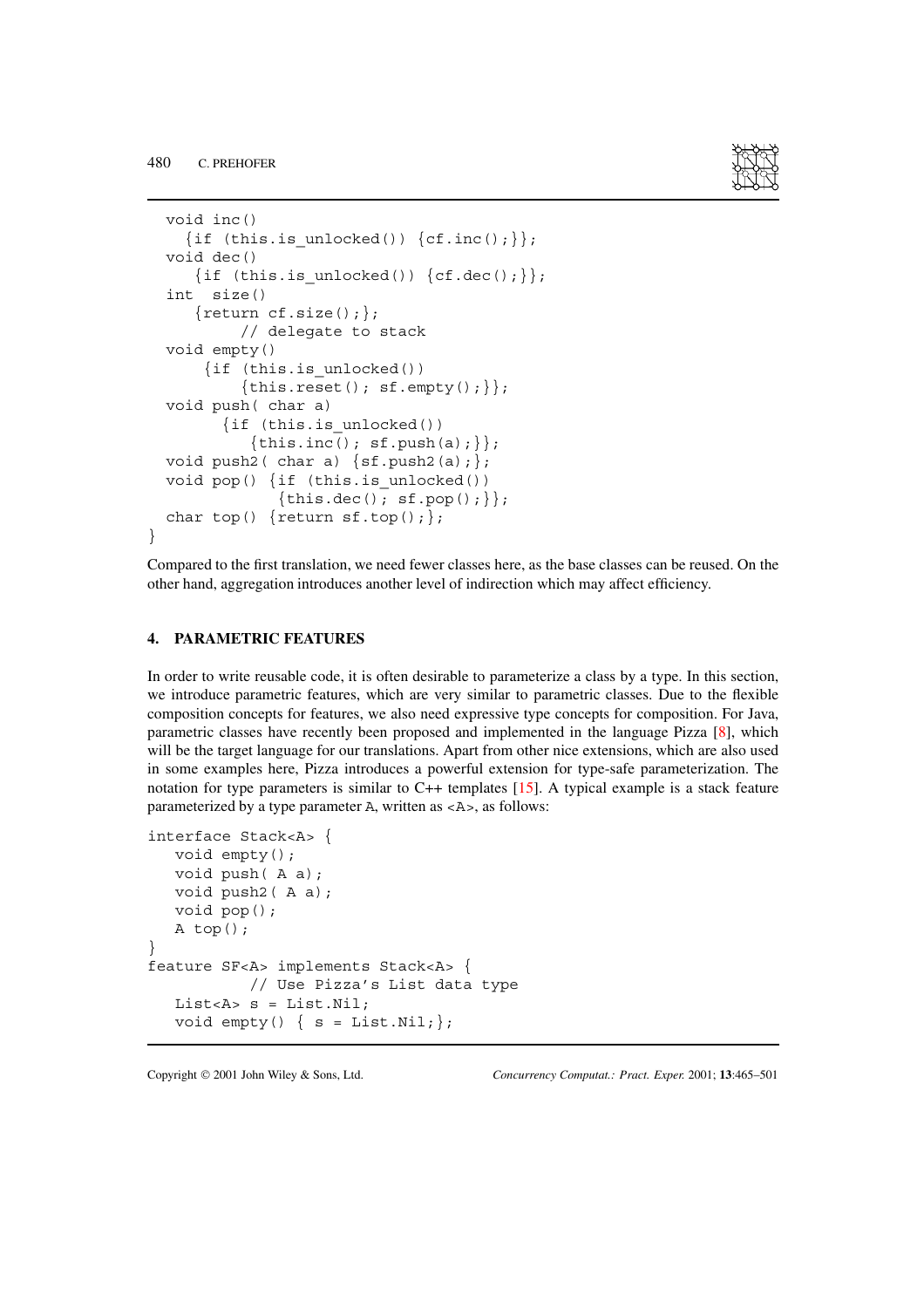

```
void push(A a) \{s = List.Cons(a,s); \};
  void push2(A a)
          {this.push(a) ; this.push(a);};
  void pop() \{s = s.tail();\};A top() { return s.head(); };
}
```
Stacks over type char with a counter are then created via

```
new CF (SF<char>);
```
Note that it is sometimes useful to make assumptions on the parameter for providing operations, e.g.

```
interface Matrix<A implements Number> {
 void multiply matrix( ...);
  ...
}
```
Such an assumption is different from assumptions via assumes, as it refers to a parameter and not to the inner feature combination. The difference is that this kind of parameterization is not subject to liftings.

For translating parameterization into Java we refer to [\[8\]](#page-36-8). We only aim at translating into Pizza. As we mostly use basic concepts, it is not necessary to go into the details of the Pizza type system. We do however use another convenient, but not essential, extension provided by Pizza: algebraic data types, which are also called class cases. With algebraic data types, we can easily define basic data structures such as lists used above. The following class declaration introduces a class of list elements which are either the empty list Nil or a cons node.

```
class List<A> {
   case Nil;
   case Cons(A head, List<A> tail);
```
For such a data type, an appropriate switch statement can be used, for instance for computing the length of a list:

```
int length(List<A> x) {
        switch (x) {
        case Nil: return 0;
        case Cons( A el, List<A> xs):
                  return 1 + xs.length();
 }
```
## **4.1. Type dependencies**

For parameterized features new and interesting specification problems occur when combining features. Not only can features depend on each other, but the parameter types can also depend on each other. This gets even more complicated if more than two features are involved, as shown below. For instance,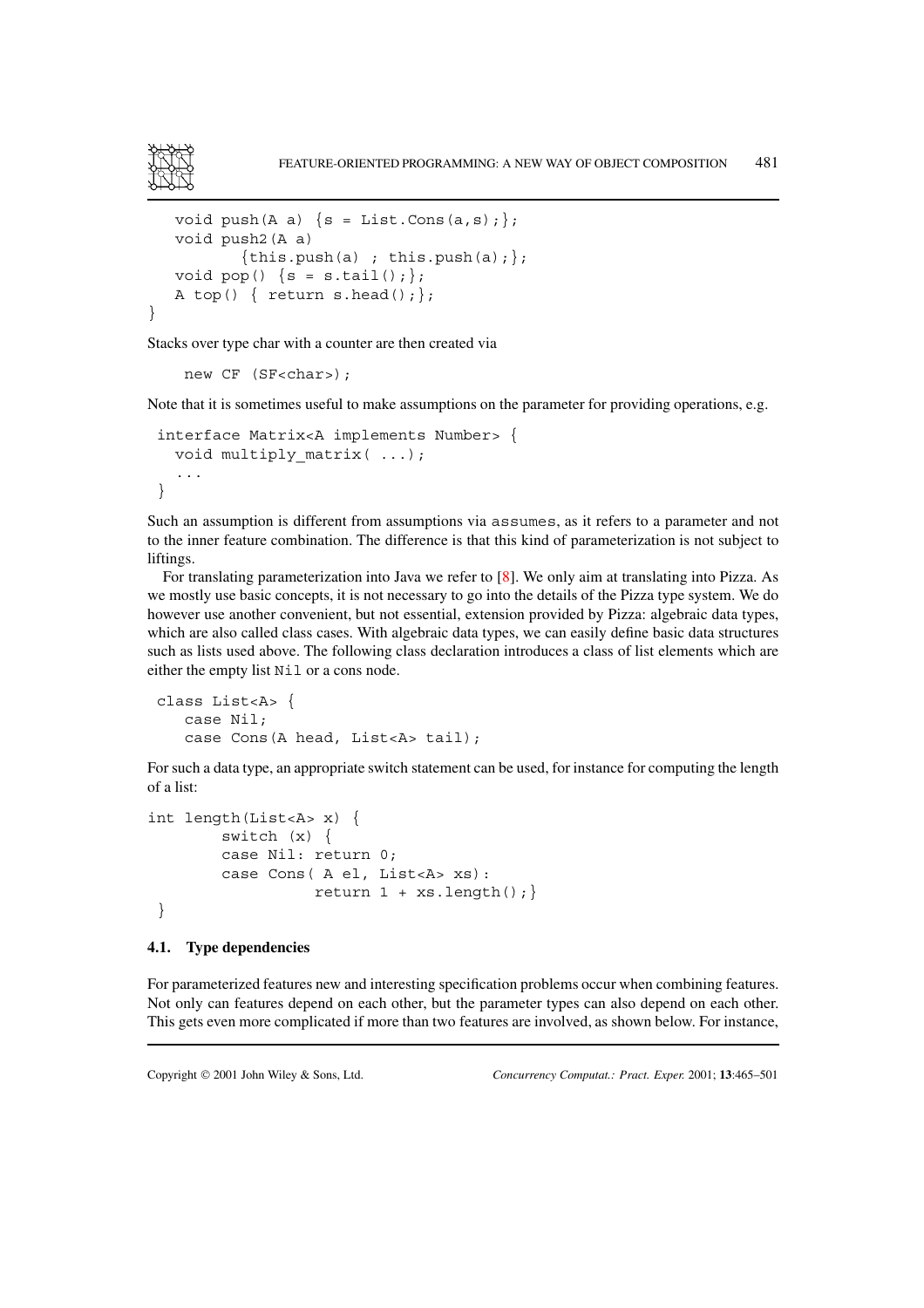

we may want to combine  $Stack < A$ > with a feature which only allows elements within a certain range. Its implementation maintains two variables of type A used for filtering. This feature Bound is parameterized by a numeric type:

```
interface Bound<A> {
  boolean check_bounds(A el);
}
feature BF<A implements Number>
        implements Bound<A> {
  A min, max;
  BF(A mi, A ma) \{ \min = mi; \max = ma; \};boolean check bounds(A el) \{... \};
}
```
Clearly, we can only combine the two features when both are supplied with the same type. This can be expressed by liftings:

feature BF<A> lifts Stack<A> { ... }

Another example for such a dependence will be shown in Section [7](#page-22-1). Note that in feature implementations, assumes conditions can also express type dependencies in the same way.

#### **4.2. Multi-feature interactions and type interactions**

In the following, we discuss multi-feature interactions and type interactions using the undo example. This will lead to a new aspect of lifting features, i.e. that lifting may change the type parameter.

The implementation idea of the undo feature is simple: save the local state of the object each time a function of the other features is applied (e.g. push, pop). Undo depends essentially on all 'inner' features, since it has to know the internal state of the composed object. As we work in a typed environment, the type of the state to be saved has to be known. This multi-feature interaction is resolved by an extra feature, called Store, which permits to read and write the local state of a composed object. (The motivation for store is similar to that of the Memento pattern in [\[16](#page-36-14)].)

We introduce the following interface for Store:

```
interface Store<A> {
  void put s(A a);
  A get s();
}
```
Note that the parameter type depends on the types of all instance variables of the used features. Consider for instance adding this feature to a stack with counter. Then for both features the local variables have to be accessed.

In spite of this problem, we can define a trivial base implementation for store. As the base implementation cannot store anything useful, we introduce a Pizza type/class VoidT, which has just one element, void\_el.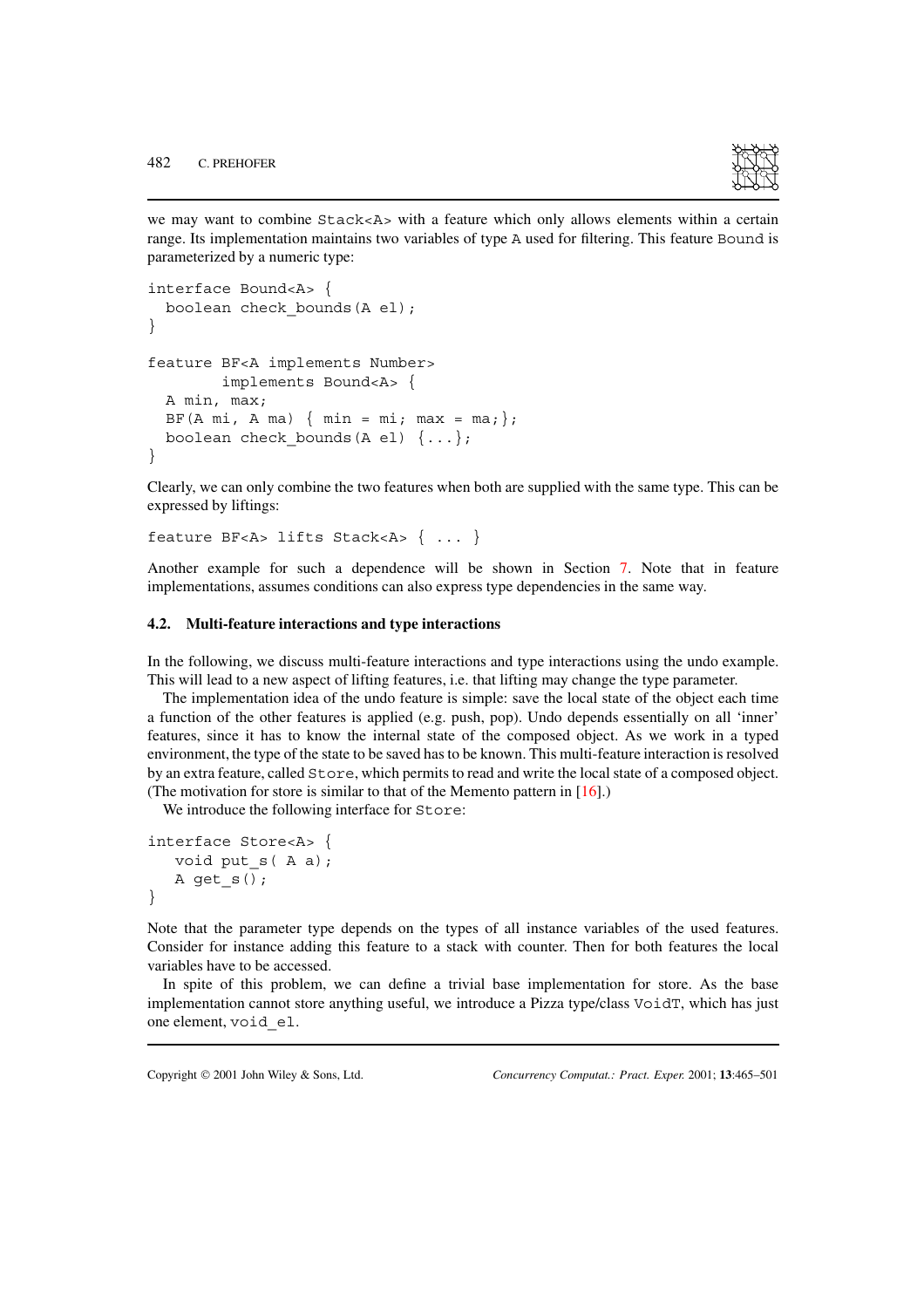

```
class VoidT { case void el; }
                    // base implementation
feature ST implements Store<VoidT> {
  void put\_s(VoidT a ) \});
  VoidT get_s() {return VoidT.void_el; };
}
```
With the Store feature, we reduce the multi-feature interaction to a type interaction problem. This means that the parameter type of a feature has to change when a feature is lifted. The following solution makes these type dependencies explicit. We use polymorphic pairs via the Pizza class Pair $\lt A$ , B>, defined as

```
class Pair<A,B> {
    public case Pair(A fst, B snd);
    ...
}
```
This class is useful for type composition. In the lifter below, we state that the inner feature combination supports feature Store<A> for some type A. For this, we need a new syntactic construct, namely assumes inner. As feature stack ST adds an instance variable of type List<B>, we can support the store feature with parameter  $Pair < List < B >$ ,  $A >$ .

```
feature ST<B> lifts Store<Pair<List<B>,A>>
             assumes inner Store<A> {
  Pair<List<B>,A> get s()
      {return Pair.Pair( s, // local state
          super.get s(); } // inner state
  void get s(Pair < List < B >, A > s) { ... }
}
```
The assumes inner construct has some constraints. The lifted feature may not have instance variables or virtual calls to self where the type parameter is used which is changed in the lifter (here A). (This can be allowed if the type change is a specialization, which this is not the case in this example.)

This inner condition is implicit in other lifters and is only needed if the type parameters change. The lifting

```
feature F lifts F1<A> { ... }
can be seen as an abbreviation for
feature F lifts F1<A>
```

```
assumes inner F1<A> { ... }
```
We show below how this change of parameters affects the two translation schemes of Section [3.](#page-8-0) Continuing with the example, we express that the counter CF adds an integer and LF adds a Boolean variable with the following lifters: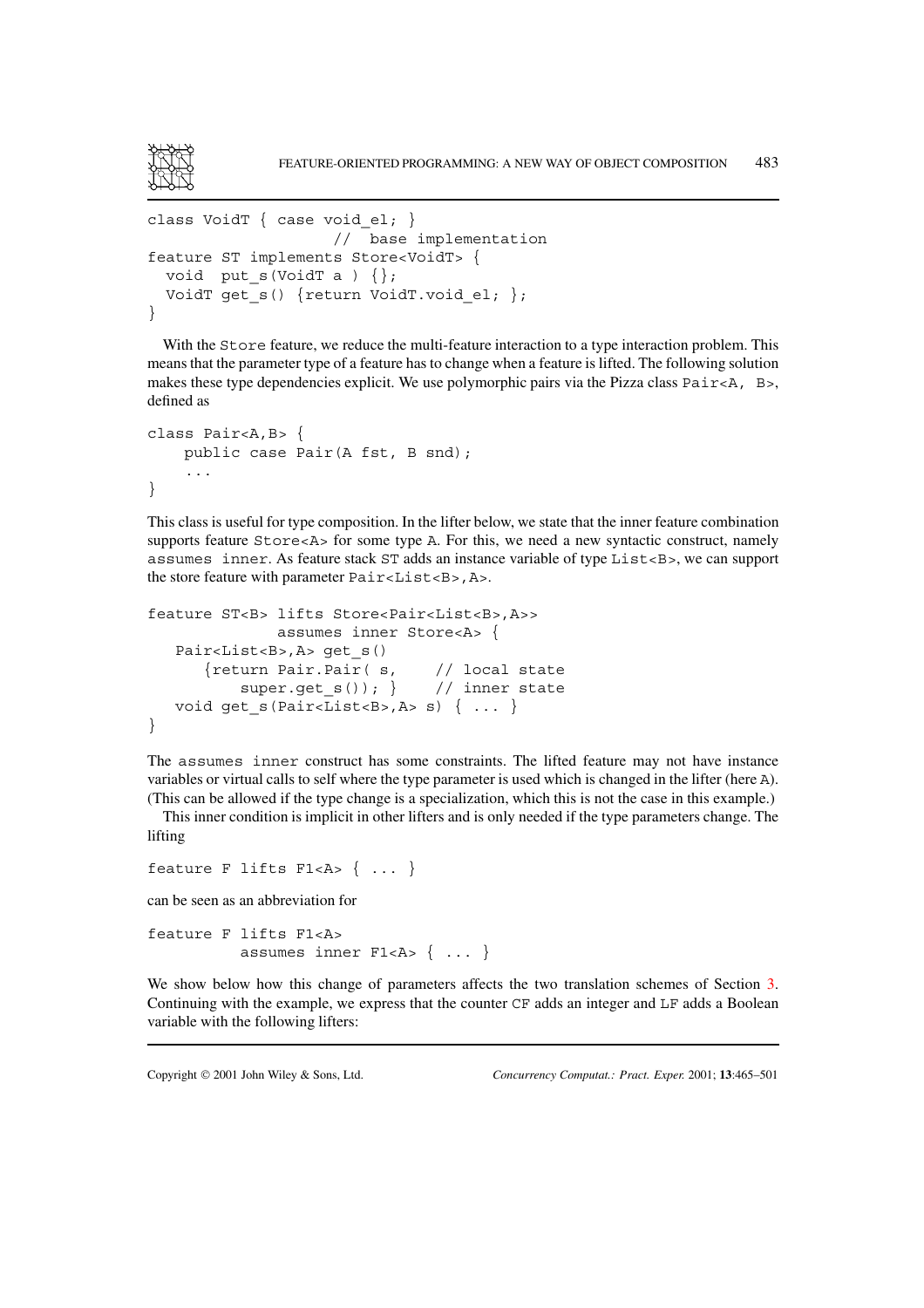

```
feature CF lifts Store<Pair<A, int>>
           assumes inner Store<A> {
   ...
}
feature LF lifts Store<Pair<A, Boolean>>
           assumes inner Store<A> {
  ...
}
```
With the above lifters, we can assure that the store feature works correctly and with the correct type for any feature combination. We can now write the generic undo feature, which can be plugged into any other feature combination. It is important that the store feature fixes the type of the state of the composed object. The undo feature can then have an instance variable of this type. Recall that this is not possible for store, as the type parameter of store changes under liftings.

The undo feature consists of two parts: storing the state before every change and retrieving it upon an undo call. The latter is the core functionality of undo, whereas the former will be fixed for each function which affects the state via liftings. First consider the undo feature and its implementation, which uses a variable backup to store the old state. Since there may not be an old state, we use the algebraic (Pizza) type  $\text{Option}\< A\>$ , which contains the elements None or Some (a) for all elements a of type A.

```
interface Undo<A> {
   void undo();
}
class Option<A> {
     case None;
     case Some(A value);
}
feature UF<A> implements Undo<A>
              assumes Store<A> {
 Option<A> backup = None;
  void undo() {
        switch ((Option) backup) {
           case Some(A a):
              put s( a );
}}}
```
An alternative version of undo may store several or all old states. Due to our flexible setup, we can just exchange such variations.

For each of the other features, we have to lift all functions which update the internal state. As for lock, this lifting is canonical, e.g. for push:

void push(A a) { backup = Option. Some  $(qet s())$ ;  $super.push(a);$ };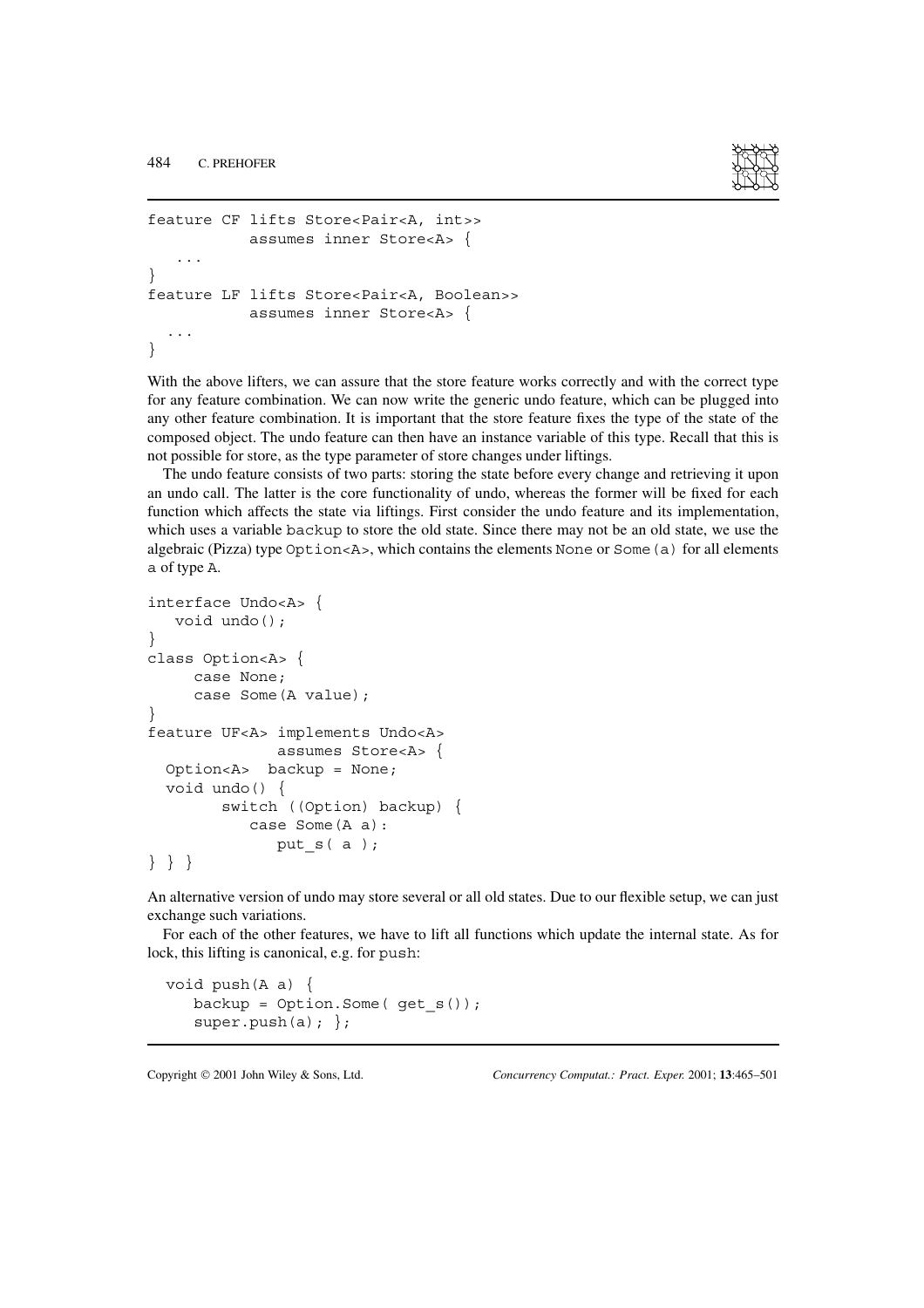

Note that there is an interesting interaction between lock and undo: shall undo reverse the locking or shall lock disable undo as well? We chose the latter for simplicity and hence add lock after undo. Lifting undo to lock is canonical and not shown here. As an example, we can create an integer stack with undo and lock as follows:

new LF (UF<Pair<int,VoidT>> (SF<int>(ST)))

#### **4.3. Translation into Pizza**

We show in the following how to translate the above extensions into Pizza. This will reveal another difference between aggregation and inheritance: for inheritance, we cannot cope with the change of parameters. Otherwise, the translation to Pizza is quite simple.

For aggregation, additional inner statements just translate into types of the instance variables of the class generated for a combination. This is shown in the following code for a class generated for a composed object with both stack and store features. We first introduce a class  $SF$  ag<A> for parametric stacks. As we do not allow calls to self for features whose type parameter changes during lifting, we do not use the usual delegation mechanism in the above class. Hence we use just ST. The class SF\_ST<A> exports the interface Store<Pair<List<A>, VoidT>>, but uses a delegate object with interface Store<VoidT>.

```
class SF_ag<A> implements Stack<A> {
  Stack<A> self ;
  SF ag(Stack<A> s) {self = s;};
  List<A> s = List.Nil;void empty() ...
}
class SF_ST<A> implements Stack<A>,
                   Store<Pair<List<A>,VoidT>>{
  SF ag<A> sf = new SF ag(this);
   Store<VoidT> st = new ST();
  Pair<List<A>,VoidT> get s()
        {return Pair.Pair(sf.s, st.get s());};
   ...
}
```
A further detail to observe is that all type variables have to be considered for the translation. This means that for the new class introduced, all type variables which appear as parameters in the desired set of features have to appear as parameters. For instance, for the combination  $F < A > (G < B >)$ , we need a class F\_G<A,B>.

For inheritance, an inner statement is an assumption on the extended class. For instance, we cannot translate the above feature combination to the following (illegal) code:

// illegal ! Type conflict! class ST\_SF<B,A> extends ST<A> implements Stack<B>,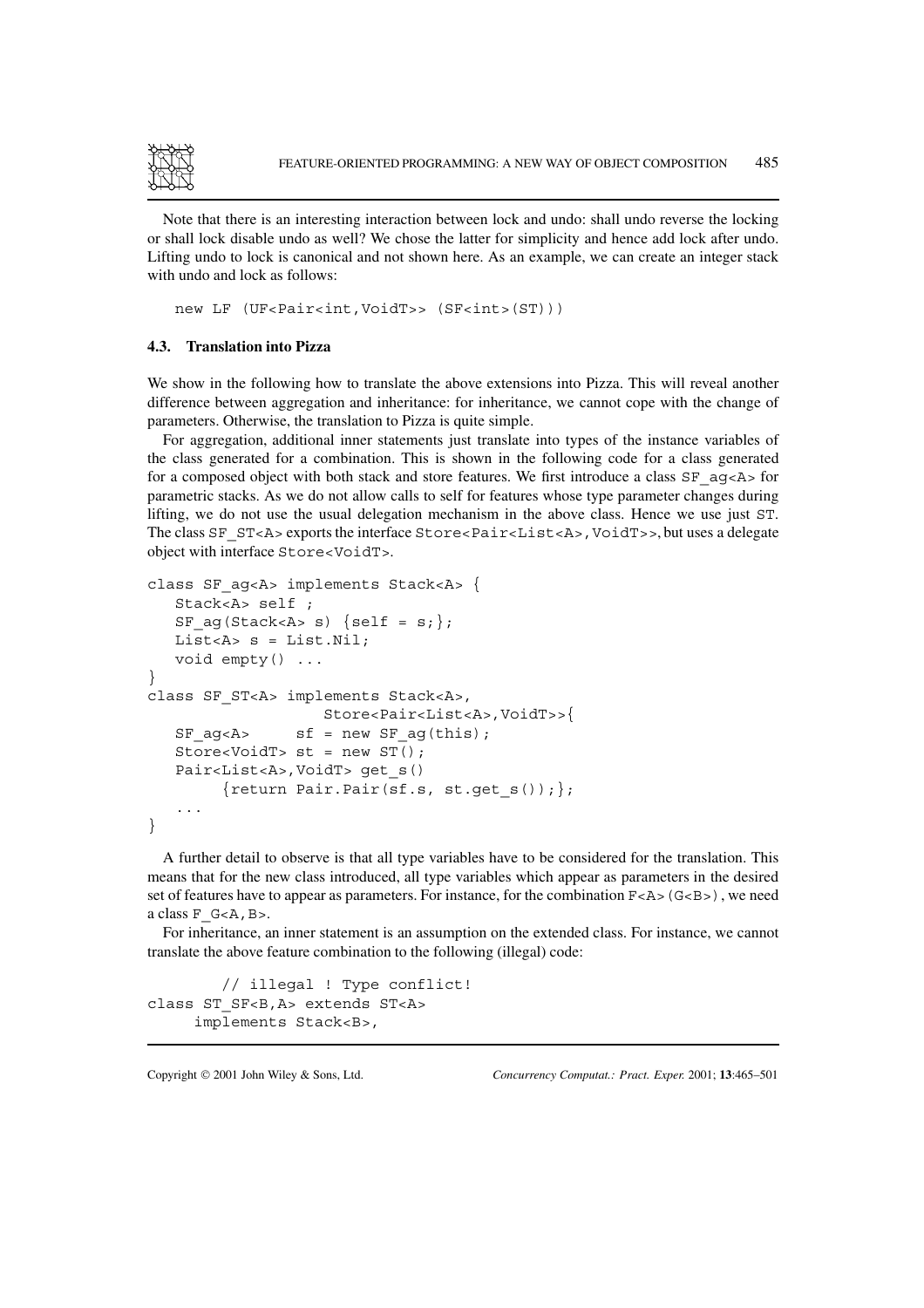

```
Store<Pair<List<B>,A>> {
    Pair<List<B>, A> qet s() {
        Pair.Pair( s, \frac{1}{2} // local state
                super.get_s()); // inner state
   }
   ...
}
```
This (in Pizza illegal) code attempts to extend a class  $ST < A$  which implements  $Store < A$  by a class implementing  $Store < Pair < List < B$ ,  $A$ >>. If the parameter changes, this amounts to specialization for parameterized classes, which is problematic in typed imperative languages, as discussed in [[8\]](#page-36-8). In Pizza, subtyping does not extend through constructors such as Pair, hence Store<Pair<List<B>, A>> is not a subtype of Store<A>. If the parameters do not change, the translation is straightforward.

## <span id="page-21-0"></span>**5. GENERIC LIFTINGS VIA HIGHER-ORDER FUNCTIONS**

For some features, the lifters are schematic and do not depend on the lifted feature. For instance, in the stacks example it is easy to see that lifting to lock just adds a check, regardless of the lifted feature. It is natural to express this by higher-order functions. We call this generic liftings, which are implemented via higher-order functions in Pizza. Pizza function types can be polymorphic as well and are, in general, written as  $(A1, A1, \ldots, An)$  ->A0, where Ai are types. Consider for instance the following function for lifting lock, where () - >void is the Pizza notation for a function type.

```
void lift_to_lock( ()->void f)
       { if (this.is unlocked() ) { f() ; };}
```
It can be used e.g. with a lifter

```
void reset() {lift to lock(super.reset);};
```
which replace repeated code in lifters, e.g. in

```
void reset()
  {if (this.is unlocked()) {super.reset();}};
```
It can be useful to extend the language to allow default lifters which are applied if no explicit lifters are provided.

Note that there is a small problem with generic lifters in Java: we cannot write a generic lifter which suits both functions and procedures (without return values) in Java. This is of course only useful in cases where the return value of the lifter is generic as well. Consider for instance the above lifter: it cannot be applied to lift the function pop. A lifter for this case would look like:

void lift\_fun\_to\_lock( ()->char f)  $\{return f();\}$ 

This code may replace the lifters for top and size to Lock. (Note that disabling these two functions via lock is more difficult. What shall these lifted functions return? The only two options are raising an exception instead or returning an arbitrary or default value.)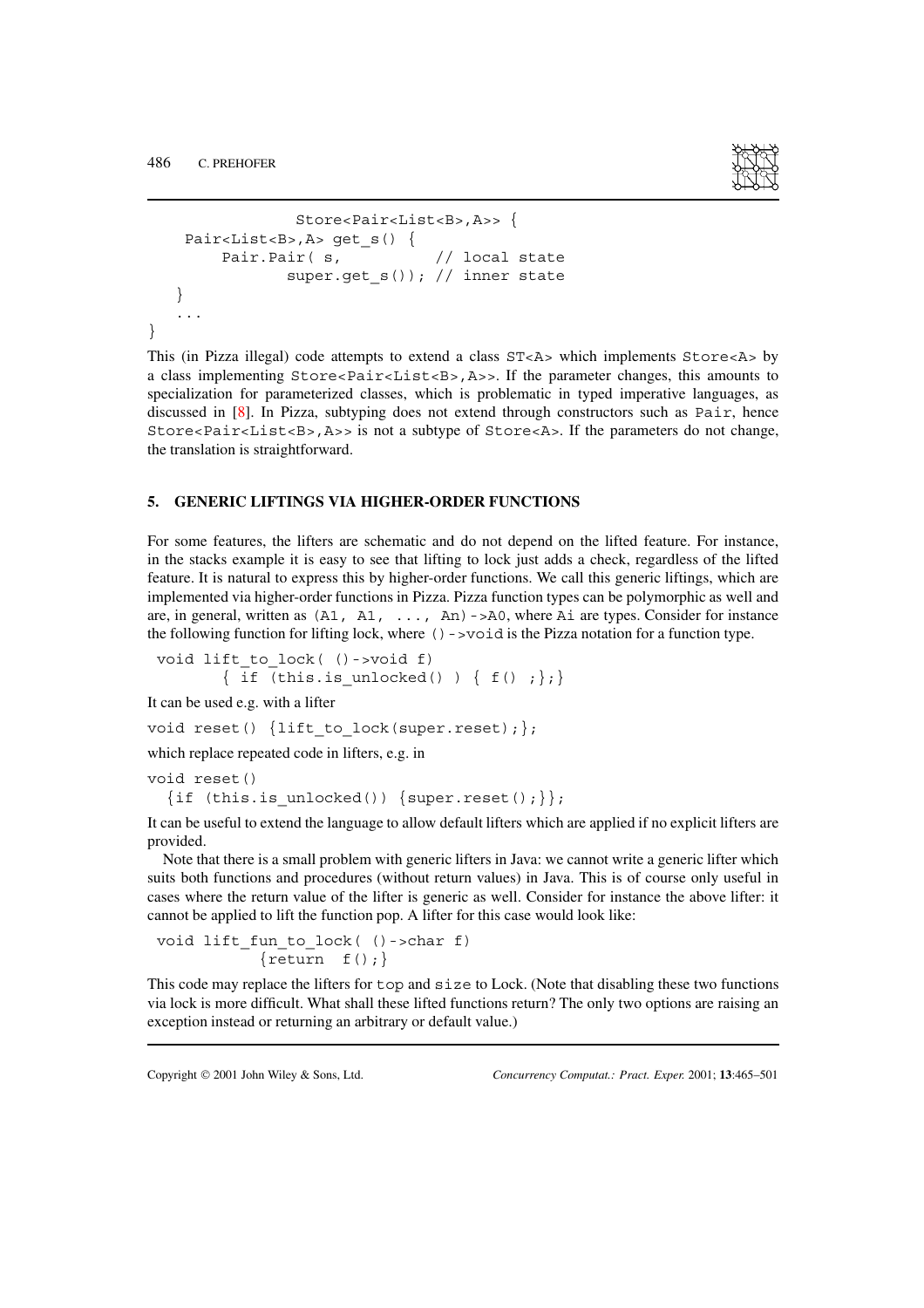

# <span id="page-22-0"></span>**6. FEATURES AND EXCEPTIONS**

So far, we have used lifters to adapt features to the context of other features, which usually meant additional state in the form of instance variables. Yet features may equally well add exceptions. Consider for instance the stack example and adding exception handling for stack underflow. The idea is to add a feature which does nothing but raising the appropriate exception. This feature can be added or omitted as desired.

```
// exception for underflow
class Underflow extends Exception {
}
interface UnderflowI {
   void display exception();
}
feature Underflow implements UnderflowI {
  void display_exception()
    {System.out.println("Stack Underflow!");};
}
```
In the above example, the underflow feature only implements some auxiliary functions, for instance the function display exception. (For a different example see Section [7.3](#page-28-0).) Exceptions can be raised in the lifters:

```
feature Underflow lifts Stack {
 public void pop() throws Underflow
   \{ if (is empty()) then throw new Underflow();
                      else super.pop(); }
}
```
This example shows that the feature model easily accommodates exceptions, but in Java a small language extension can be useful. Java requires to declare an exception for any method whose body may raise one, and also in interfaces for which one implementation raises an exception. This rigid and fully explicit declaration of exceptions in Java can be used for feature combination, but all possibly affected methods must be declared as raising the exception, regardless if the exception feature is used.

For instance, in the above example, the underflow exception has to be declared for the pop function at every occurrence. As we can use lifters to add exceptions, this seems too strict. Hence we argue that only the lifters should declare exceptions in this case. The translation to Java in turn has to add declarations of exceptions to function definitions appropriately. This may require creating a class twice, with and without exception handling. As the main idea is straightforward, we refrain from presenting this in detail.

## <span id="page-22-1"></span>**7. EXAMPLES**

In the following sections we sketch a few typical applications for feature-based programming. These range from generic application frameworks to application domains where change is predominant and flexibility is required.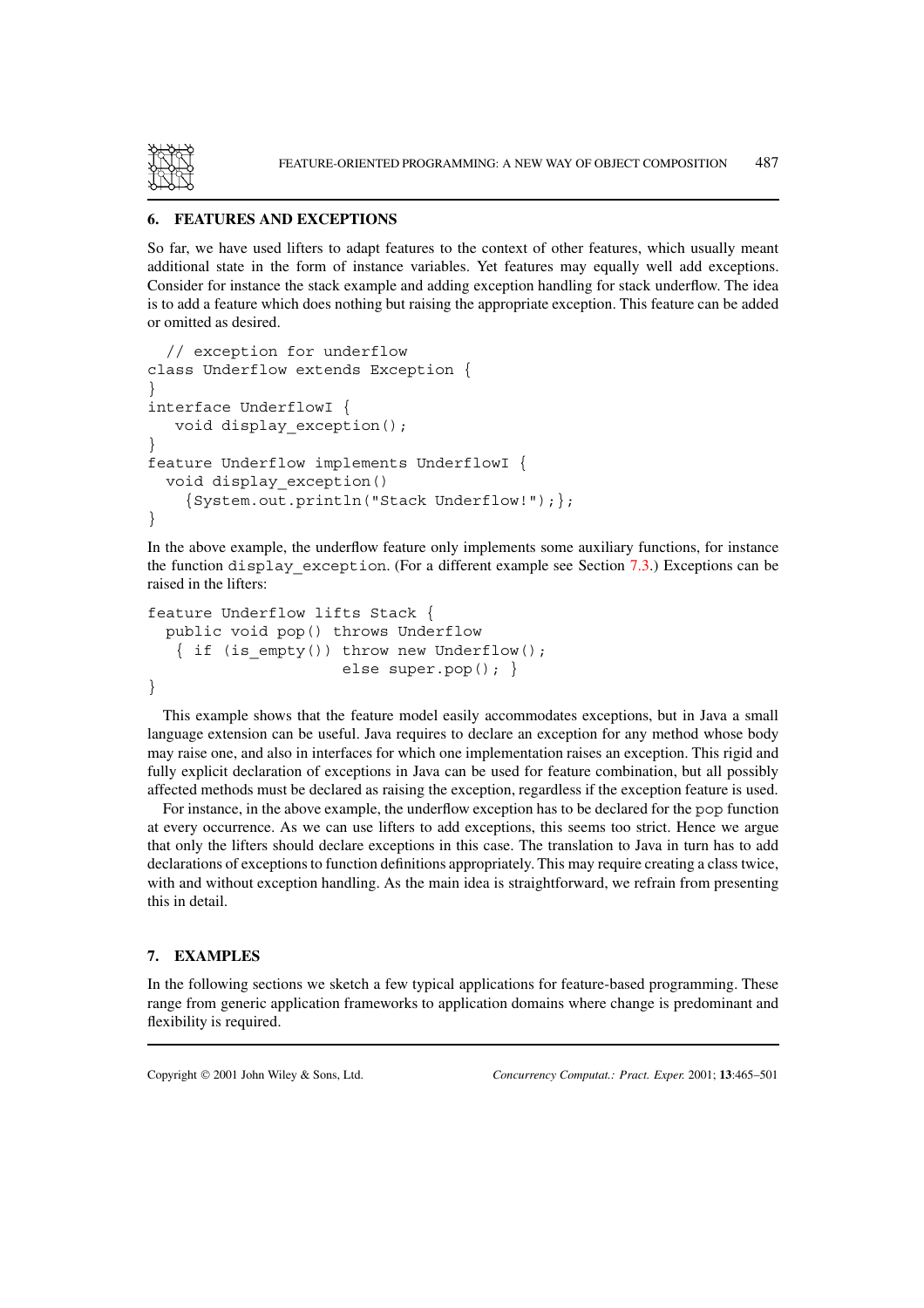

#### <span id="page-23-0"></span>**7.1. Variations of design patterns**

We show in the following that for several typical programming schemata—coined design patterns [\[16](#page-36-14)]—feature-based implementations provide high flexibility and the desired reusability. This is particularly important if several features or design patterns are combined. The following examples are freely taken from standard literature on design patterns [\[16](#page-36-14)].

#### *7.1.1. Proxy pattern*

Consider implementing some functional entity, e.g. sets, where caching of the results of operations is a viable option. In the lines of  $[16]$  $[16]$ , this can be viewed as a Proxy pattern. Clearly, a cache is an independent feature, and there exist many variations of caching, e.g. considering the data structures used or the replacement strategy. Furthermore, it may depend on appropriate hash functions, which could also be provided via features.

When writing a reusable set of caching modules, the various cache implementations just implement the data structures and the access functions. Interaction resolution in turn modifies the access operations for the object to be cached and determines the type dependencies.

Consider writing this with object-oriented languages: for each needed combination of a cached object, a cache, and a hashing function, a new (sub-)class has to be implemented.

A sketch of such an example is shown below. It shows how to add a cache to the parametric features Set<A> and Dictionary<A, B>. For caching, these data structures are viewed as mappings, from A to boolean and A to B, respectively. The feature implementation  $CacheI < A$ , B> (whose interface Cache is not shown here) caches mappings from A to B. Note that the lifters express the type dependencies.

```
interface Set<A> {
  void put( A a);
  boolean contains(A a);
}
interface Dictionary<A, B> {
 Option<B> get(A key);
  void put(A key, B value);
}
feature CacheI<A,B> implements Cache<A,B> {
   ...
  void put s(A a, B b) \{... \};
  boolean find s(A a) \{ \ldots \};
  B get s() \{ \ldots \};
}
feature CacheI<A,B> lifts Dictionary<A, B> {
     // adapt access functions to cache
  Option<B> get(A key)
    {if find(key) return Option.Some(get_s());
            else return super.get(); }
```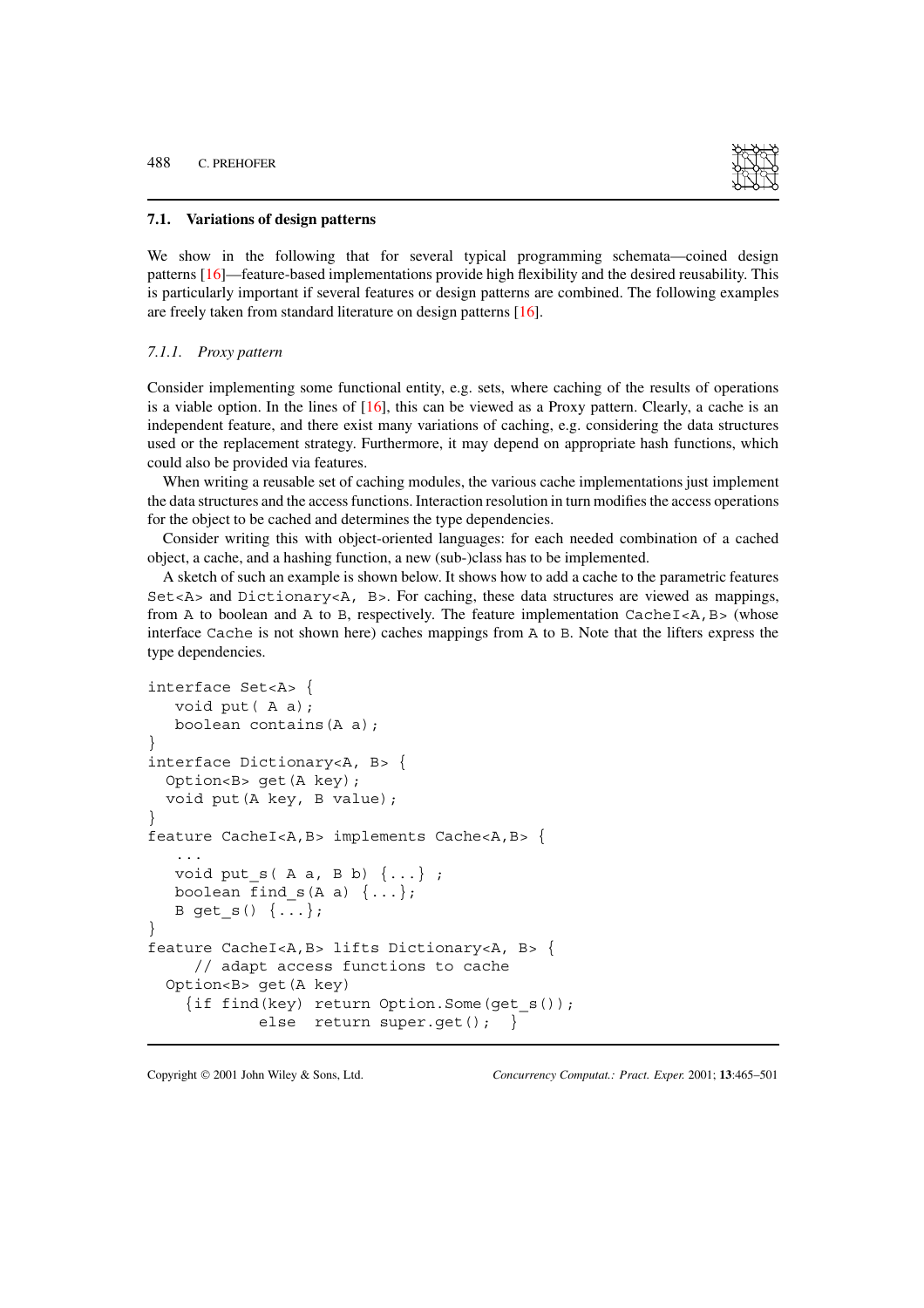

```
...
}
     // second parameter is just boolean here
feature CacheI<A,boolean> lifts Set<A> {
  ...
}
```
## *7.1.2. Adaptor patterns*

The adaptor design pattern [\[16](#page-36-14)] glues two incompatible modules together. This design fits nicely in our setting, as adaptors should be reusable. Typically, there is some core adaption functionality, e.g. some data conversion, which we model as a feature. When adding this to another feature, we can just lift the incompatible functions with the help of the core functionality.

An example is converting big endian encoding of data to little endian. For instance, if we output data on a (low-level) interface which needs big endian, but we work with little endian, such a conversion feature can just be added. The adaptor feature provides the core functionality, here the data conversion, and interaction resolution adapts the operations of the object.

The following features and lifters sketch the solution of pluggable adaptors with features. The adaptor feature Big to little endian adds a conversion function, which is used in the lifter to provide the put method with big endian data input.

```
feature Big to little endian {
            // convert to little endian
  int big to little(int a) \{ \ldots \};
}
             // assumes little endian
interface low_level_IO {
 void put(int a);
}
feature Big_to_little_endian
        lifts low_level_IO {
void put(int a)
     {super.put( big to little(a)); };
}
```
There is an interesting optimization if the cache feature is used with the above adaptor. The interaction handling for the two feature as it is not needed to convert the cached data to big endian.

## <span id="page-24-0"></span>**7.2. Automata-based modeling techniques**

Diagrammatic modeling techniques have gained large interest in the last years. We discuss here automata-based description techniques, where we aim at composing hierarchical automata from smaller automata parts. In particular, we discuss interactions arising in such descriptions. We follow an example which was studied in  $[17,18]$  $[17,18]$  $[17,18]$  $[17,18]$  as a subset of a group-ware application. In this example, hierarchical automata are used to describe the status of a document. As discussed in [[17\]](#page-36-16), there arise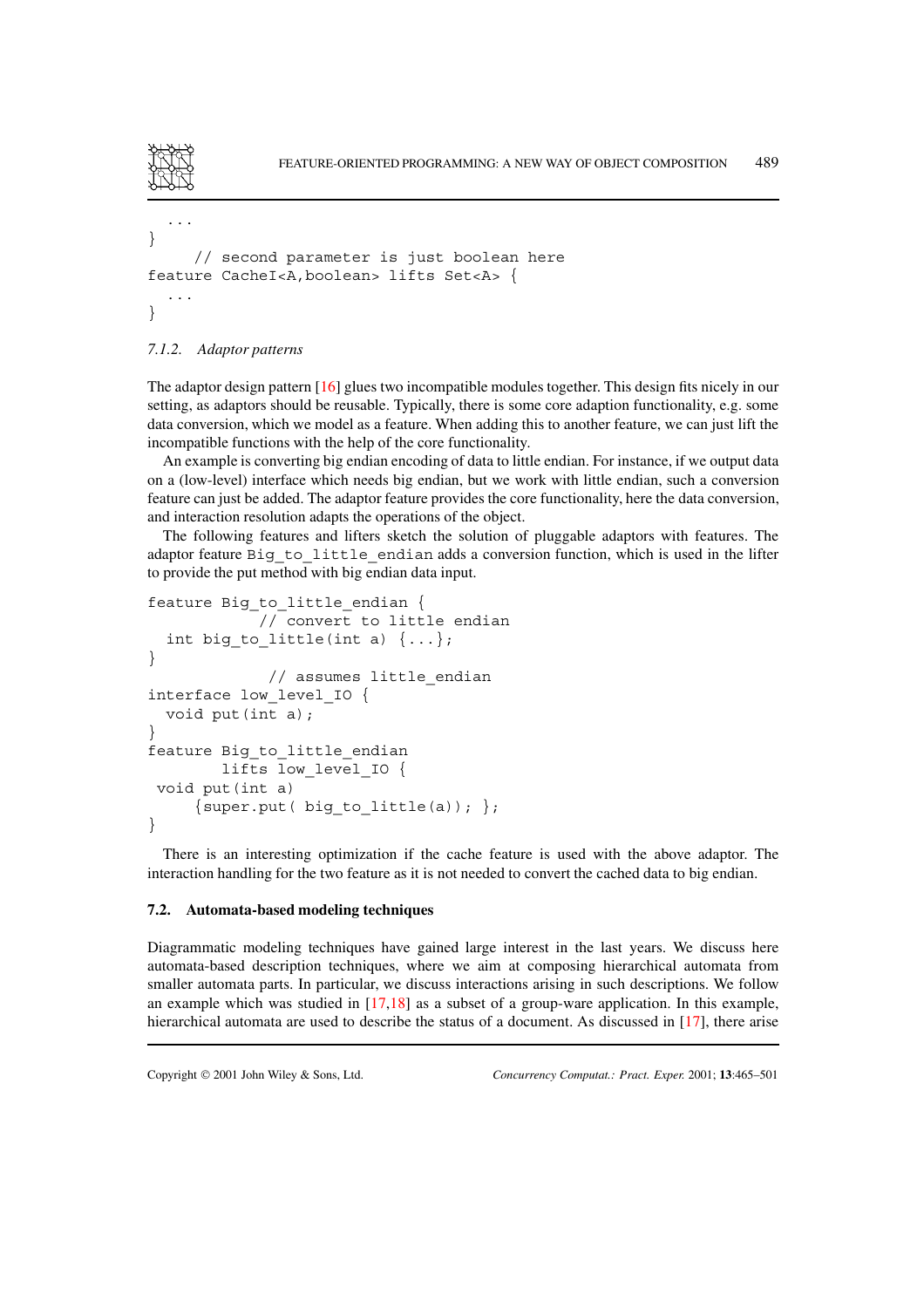

<span id="page-25-0"></span>

Figure 4. Hierarchical automaton for the status of a document.

feature interactions, which are not easily modeled by simple automata concepts. We show here how to model automata and the interactions by feature-oriented programming. The main benefit we gain is composition of automata, where our model of feature interactions applies. This may provide the basis for developing more advanced automata composition concepts, which possibly permit graphic notation. This is discussed below.

The idea of this example is to specify smaller automata as features and to compose them with the techniques of feature-oriented programming. This flexible composition is the main difference to the many other techniques for graphic description of software components.

In this example, documents are manipulated via a groupware application which admits several options or features for controlling the access to the documents. These features can be selected individually for each document. They usually model the current state of each document to control the allowed operations. We model the following, very basic features as automata:

- DocAut(omaton) with states existent and undef, and a transition (or function) init;
- ChangeAut with states changeable and fixed and a transition fix. ChangeAut assumes DocAut and defines a sub-automaton of state existent. This can be viewed as a refinement of a state;
- ErasableDoc assumes also DocAut and defines a function erase.

The combination of these three features is shown in Figure [4.](#page-25-0) The full application contains a larger set of features. The motivation for this example is to select the desired features individually for each document.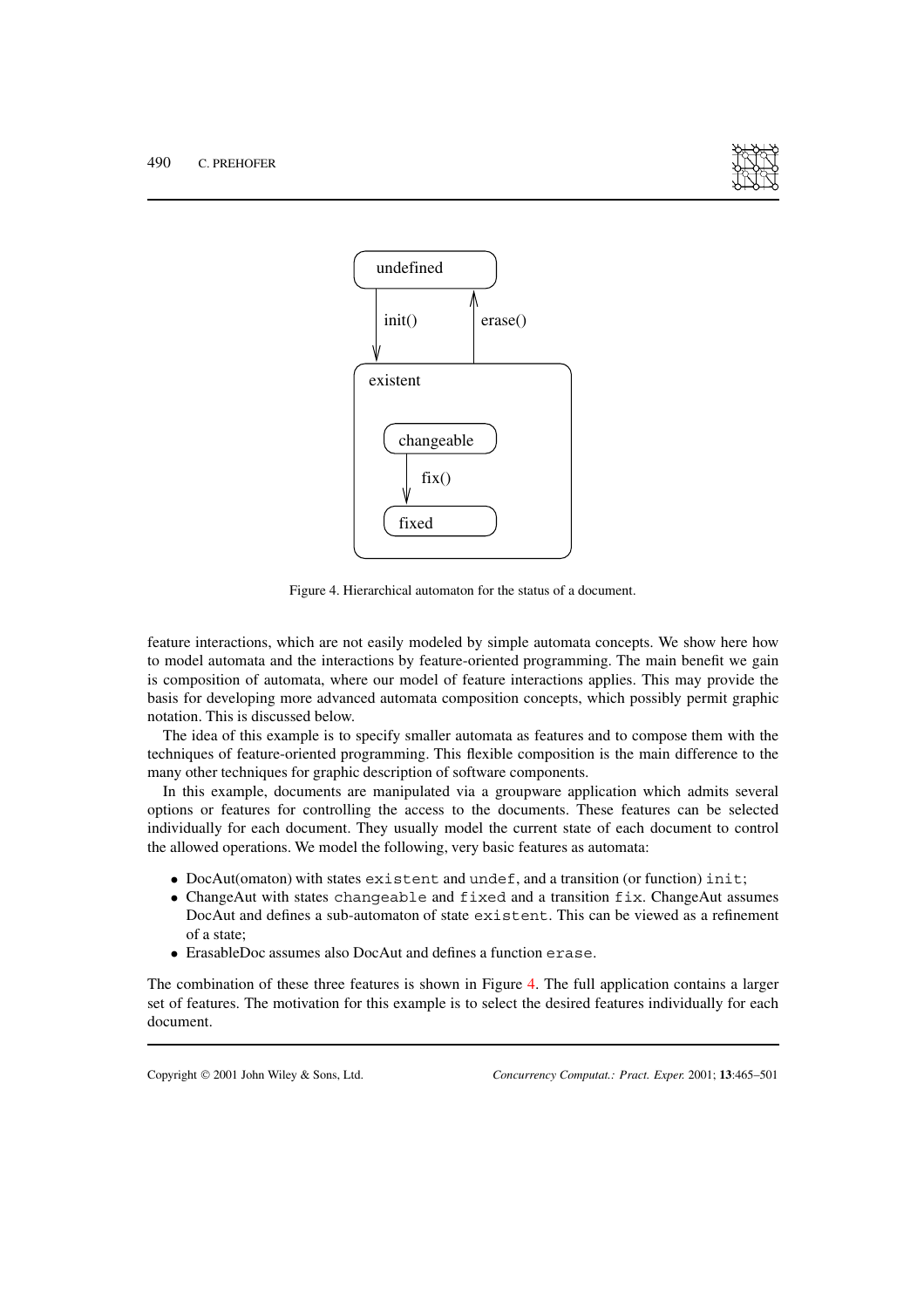The interaction problem of this example is clearly between ErasableDoc and ChangeAut. If ChangeAut is in state fixed, then erase should not be possible. This is achieved here by lifting ErasableDoc to ChangeAut. As shown below, we disallow erase if the local state is fixed.

Note also that hierarchical automata pose another problem which can be viewed as an interaction. The problem arises, since a sub-automaton is only active, if the global automaton is in the corresponding, refined state. In case of a global transition to a new state, which has been refined to a sub-automaton by some other feature, it is unclear if the sub-automaton should be (re-)initialized or if its old state be preserved.

The following code defines the base document with two global states. The feature implementation requires another feature BA, as indicated with the assumes clause. Feature BA allows DA, the implementation of DocAut, to use some basic functionality of BA to construct automata. (This allows one to use the method newstate in order to define a new state. Its details shall not be discussed here.) In general, the base functionality of a new feature can rely on the functionality of the required ones.

```
interface DocAut {
 void init();
 final int undef;
 final int existent;
}
feature DA implements DocAut assumes BA {
  final int undef = newstate();
  final int existent = newstate();
        // default state
 DA() \{state = under; \}void init()
     {if (state==undef) state = existent; };
}
```
The second component, ErasableDoc, just adds one transition. As it adds no states, its implementation requires DA in order to implement the method. The lifting of DocAut is trivial (and could be omitted).

```
interface ErasableDoc {
  void erase();
}
feature EA implements ErasableDoc assumes DA{
  void erase()
     \{if (state == existent) state = under; \}}
feature EA lifts DocAut {
```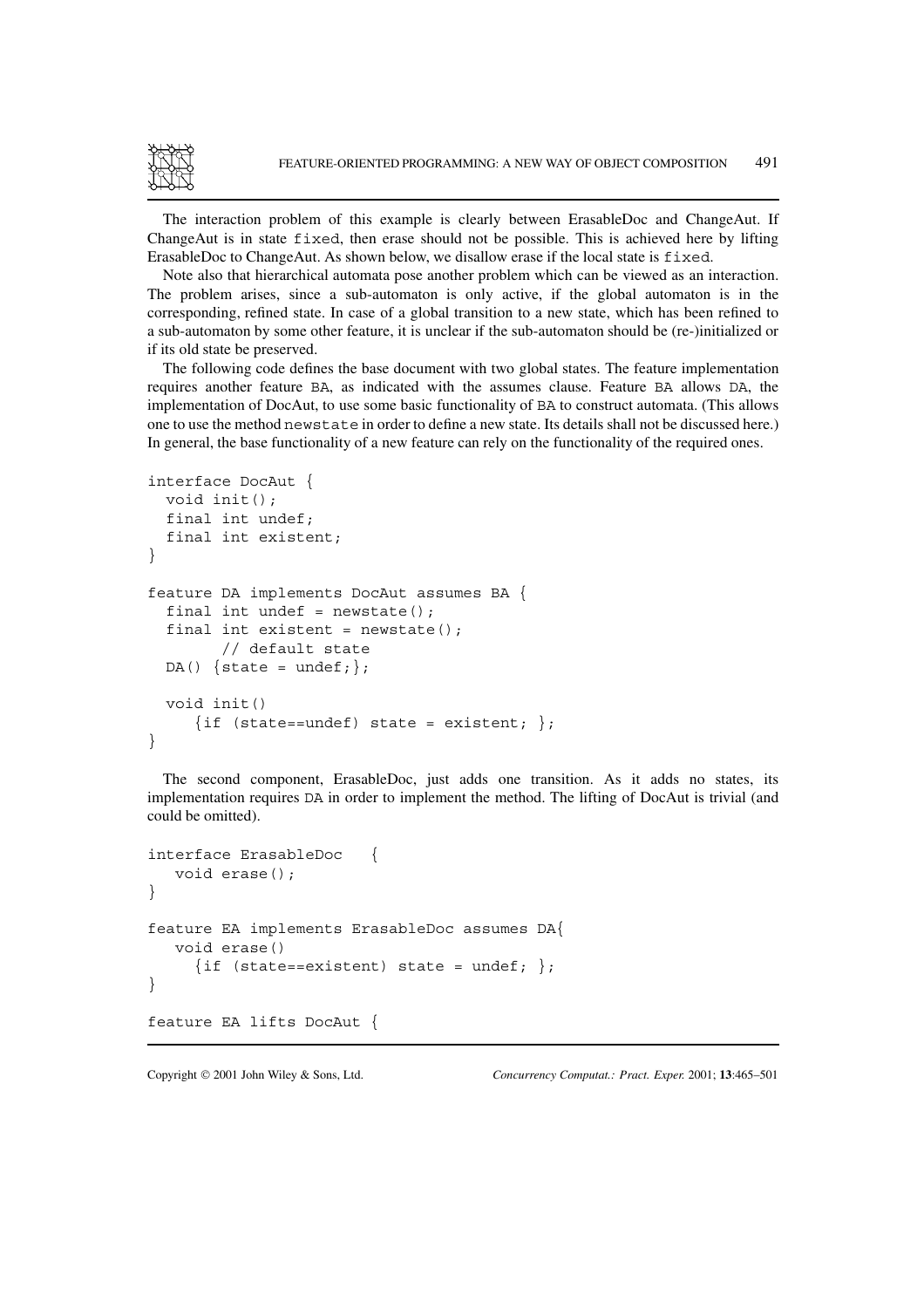

```
void init() {super.init(); };
}
```
The definition of ChangeAut is more involved, since it defines a local automaton, named local aut, with two states. Its constructor CA initializes its local state.

```
interface ChangeAut {
  void fix();
}
feature CA implements ChangeAut assumes BA {
  // CA refines a state,
  // hence uses a local automaton
  BA local aut = new BA();
   final int changeable =
               local aut.newstate();
   final int fixed =
               local_aut.newstate();
        // initialize with default state
   CA()super();
       local aut.state = changeable; \rbrace;
   void fix() { local aut.state = fixed; };
}
```
The interesting aspects of ChangeAut are defined in its lifters. To lift DocAut, we turn the local automaton into an initial state, if init is invoked. Furthermore, to solve the interaction between with ErasableDoc, we redefine erase.

```
feature CA lifts DocAut {
  // lift DA: initialize
  void init() {
              // changeable is default state
        local aut.state = changeable;
        super.int(); };
}
feature CA lifts ErasableDoc {
  // lift EA:
  void erase() {
                // disable erase if fixed
        if (local_aut.state != fixed)
             super.erase(); };
}
```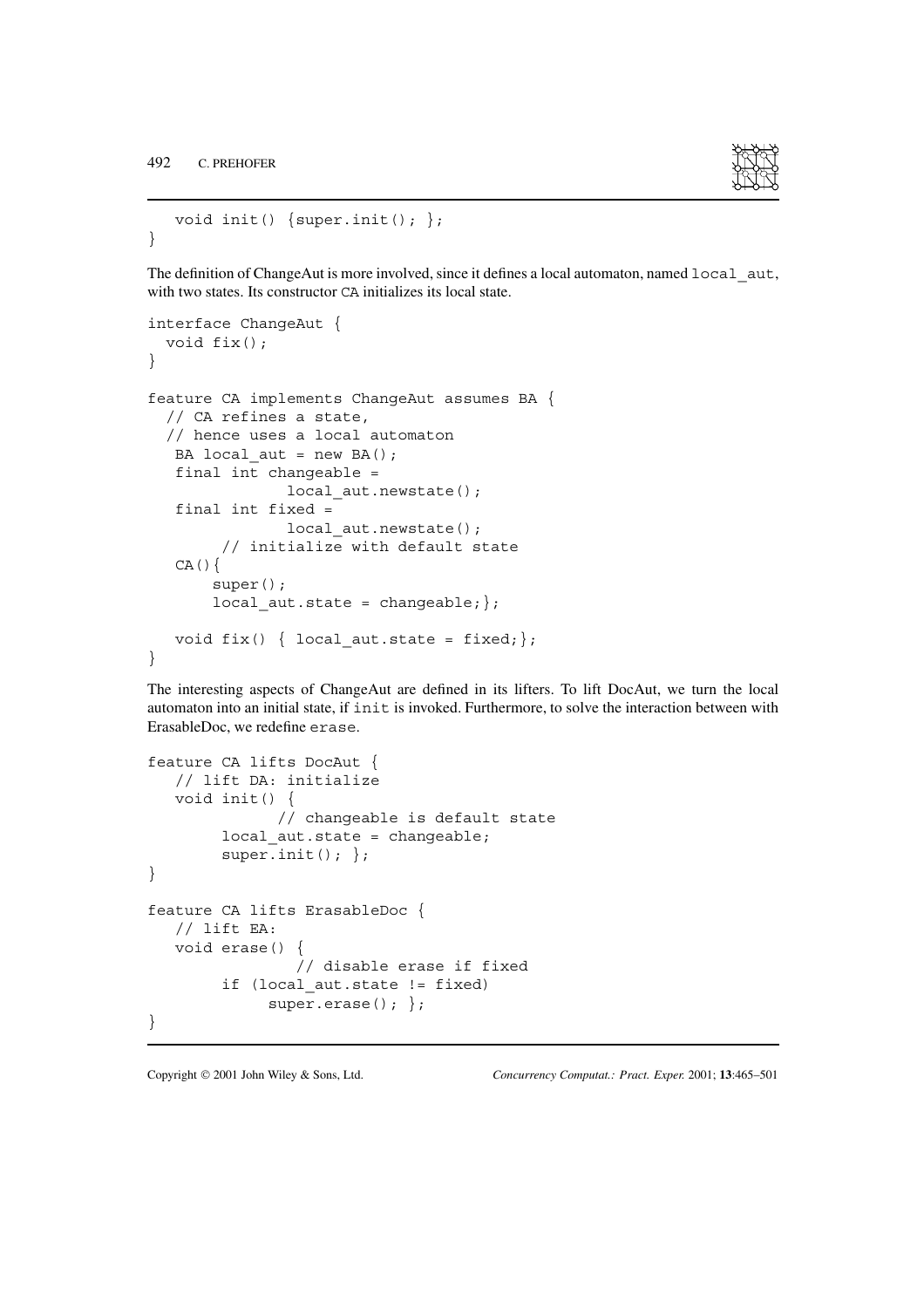

For the full example with more, but similar interactions, we again refer to [[18\]](#page-36-15). Note that the simple implementation of automata is sufficient for our purpose. For pure automata, there clearly exist more efficient implementations. However, for many software applications, automata just pose as a skeleton of the actual program, which is completed as a further step. For this purpose, our implementation is more appropriate, as it is extensible.

We have shown that typical composition problems of automata descriptions can be modeled by our feature model. Clearly, when working with automata, a graphical notation for interaction resolution is desirable. For some of the typical interaction cases it is possible to define graphical equivalents. For such advanced specification concepts with automata, we refer to [\[17](#page-36-16),[19\]](#page-36-17).

For instance, the two interactions above are supported by some special purpose languages with graphical notation. The first problem of disabling a transition is possible in an object-oriented variant of Statemate [[19\]](#page-36-17) and in Hierastates [\[18](#page-36-15)]. In both languages, the local transition has precedence over the global.

The other problem regarding the life-time of local states is resolved by particular annotations in Statemate [\[19](#page-36-17)]. A typical problem of such simple notations is that certain aspects cannot be modeled, e.g. that only particular global transitions reset the local state.

Our main point here is that common automata concepts allow for typical composition operations on automata, but do not consider interactions between components explicitly, as done here. With the concepts developed here, it is possible to compose just the wanted features/automata, where interactions are resolved as specified explicitly by lifters. It remains for future work to extract a broad set of typical interactions and to devise graphical notation for them.

## <span id="page-28-0"></span>**7.3. Feature interaction in telecommunications**

A well known feature interaction problem stems from the abundance of features telephones (will) have. For instance, consider the following conflict occurring in telephone connections: B forwards calls to his phone to C. C screens calls from A (ICS, incoming call screening). Should a call from A to B be connected to C? In this example, there is a clear interaction between forwarding (FD) and ICS, which can be resolved in several ways. For many other examples we refer to [[20\]](#page-36-18).

We demonstrate our techniques with the following set of features for this domain of connecting calls:

- forwarding of calls;
- ICS (incoming call screening); and
- OCS (outgoing call screening)

Although ICS and OCS look very similar, there are small differences. For instance, they may interact differently with other features, as shown below.

### *7.3.1. The basic phone*

The basic building block is a feature Phone, which provides a function connect for computing the phone reached by some dialed number. In addition, we use a simple technique for adding the actual services to the full object. Each feature adds its functionality by extending a function dispatch (for feature dispatch), which is used by connect. As we use exceptions for modeling a busy signal,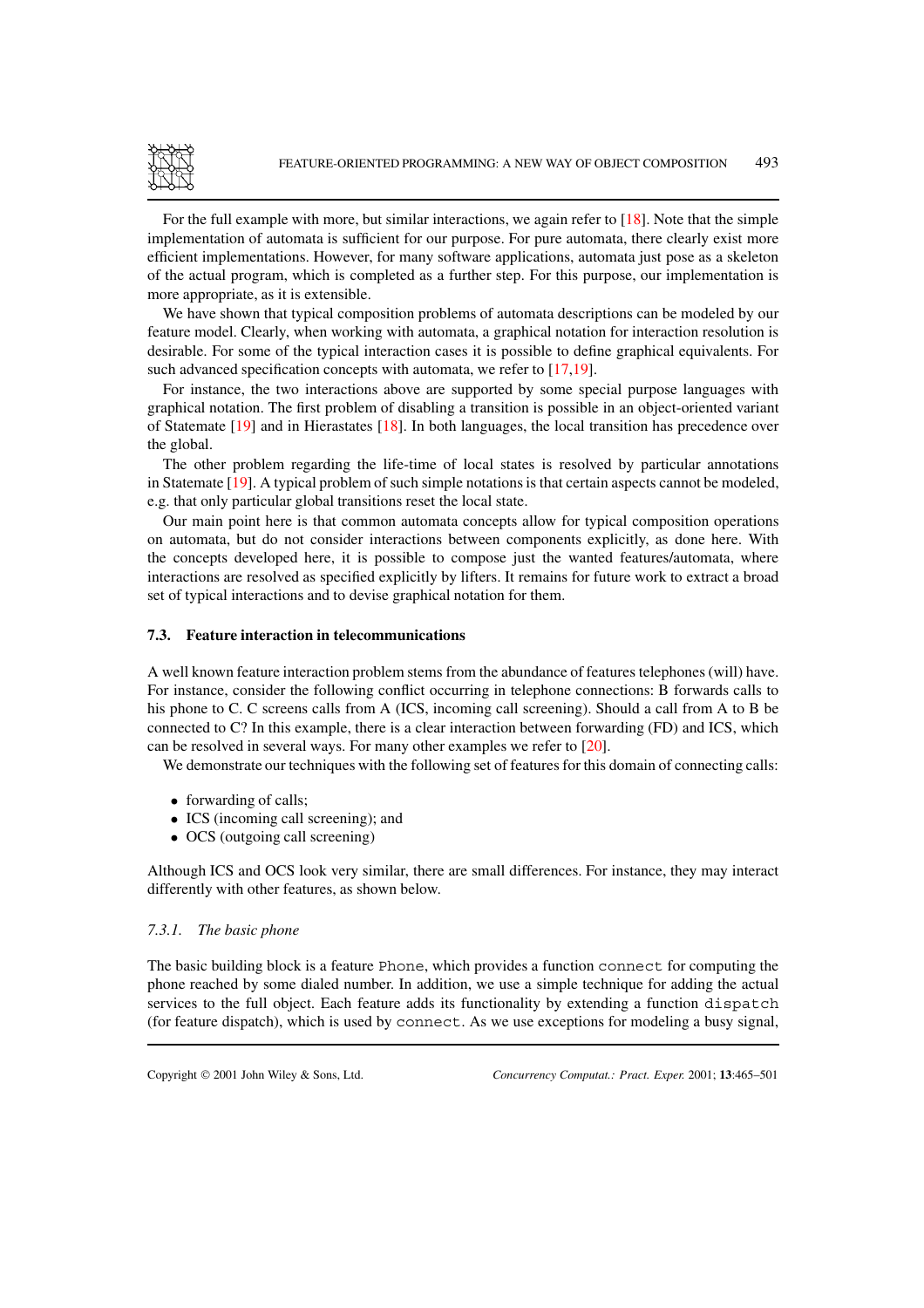

the function dispatch may throw an exception, which is shown in the following Java interface description:

```
interface Phone {
  int connect(int dest) ;
  int dispatch(int dest) throws Busy ; }
```
The implementation provides for a trivial connect functionality, just in order to set the stage for other features. Note that we need an explicit constructor Ph here, which initializes the instance variable used for the origin of a call.

```
class Ph implements Phone {
    // origin of call
 int o;
    // function for creating
    // and initializing objects
 Ph(int orig) \{ o = origin \};
    // trivial dispatch
  int dispatch(int dest) throws Busy
     \{return dest\};int connect(int dest) {
    try{ return dispatch(dest); }
   catch(Busy B)
       { \; println("Busy " ) ; return 0; } \}}
```
*7.3.2. Forwarding*

Next we add a feature for forwarding with the following interface:

```
interface Forward {
 boolean fd check(int i);
 int forward(int dest); }
```
The code is again as simple as possible, just forwarding selected numbers to the next number via an auxiliary function fd\_check.

```
feature FD implements Forward {
  // aux. function
 boolean fd_check(int i)
  // naive check if forwarding is desired
     \{ return (i == 5 || i == 7 || i == 10 ||
               i == 11 || i == 12); };
  int forward(int i) { return i+1; };
}
```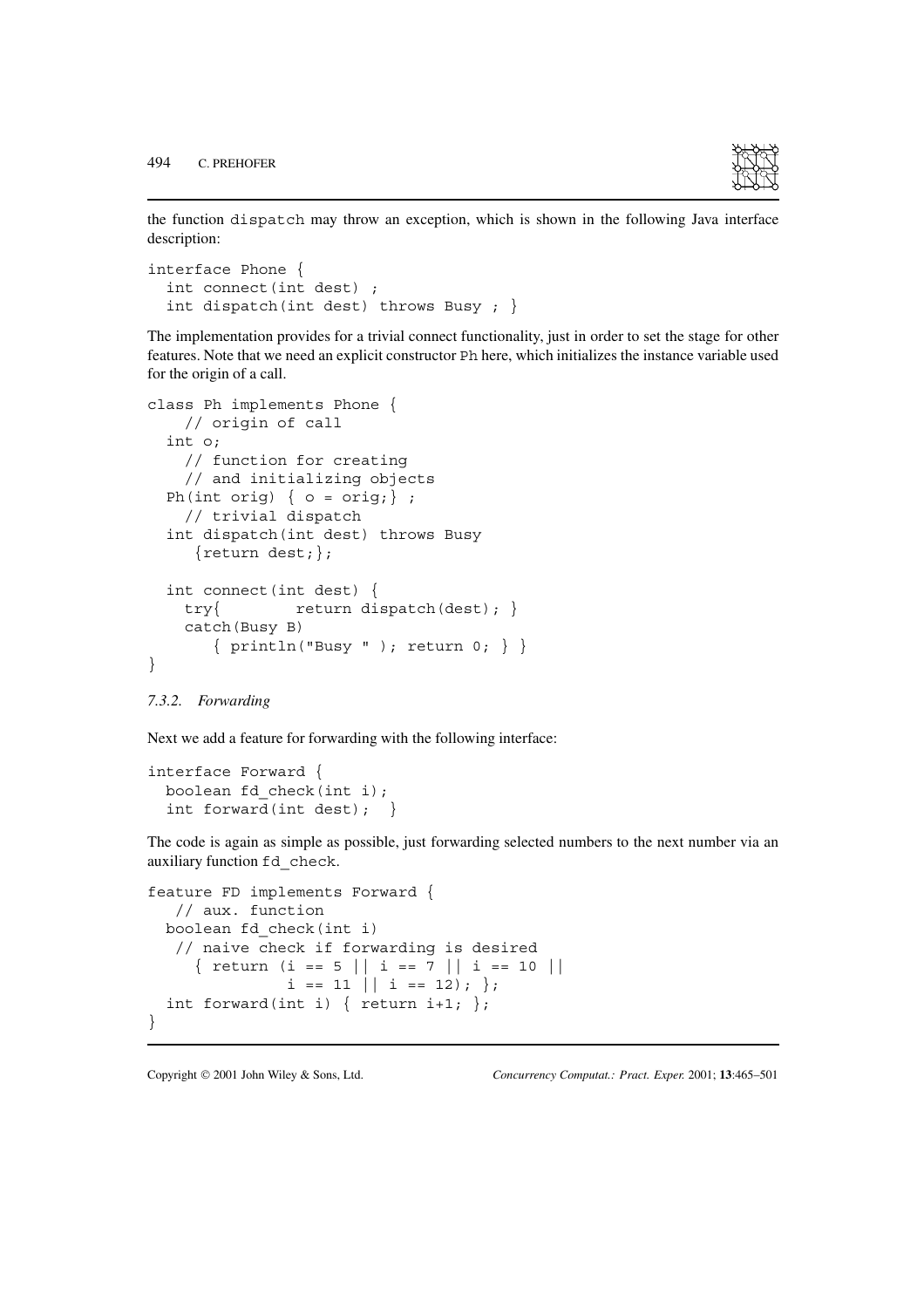

To integrate the service, we lift the dispatch function in the following lifter:

```
feature FD lifts Phone {
  int dispatch(int dest) throws Busy {
     if (fd_check(dest))
               // recursive forwarding !
          return connect(forward(dest));
     else return super.dispatch( dest);
   }
}
```
Note that the above either calls super.dispatch in order to invoke (possibly) other features, or calls connect to attempt a recursive connect attempt. (This recursive forwarding is, for simplicity, not limited.)

*7.3.3. Incoming call screening*

For ICS we use a simple check for each call and raise the exception busy if ICS disallows a call. The structure of the following code is as above.

```
interface IcsI {
   int ics(int dest) throws Busy ;
}
feature Ics implements IcsI assumes Phone{
  Ics(int orig) {super(orig); };
      // aux. functions
 boolean ics check(int i) {
             // no calls from 5 to 8
    return (o == 5 & i == 8); };
  int ics(int dest) throws Busy {
    if (ics check(dest)) throw new Busy();
    else return dest;};
}
feature Ics lifts Phone {
  // lift Phone
  int dispatch( int dest) throws Busy {
             // add ICS service
        return super.dispatch( ics(dest));};
}
```
*7.3.4. Resolving the ICS/forward-interaction*

To resolve the interaction between forwarding and ICS, we lift the forward function to ICS. We chose the lifting for forward as follows: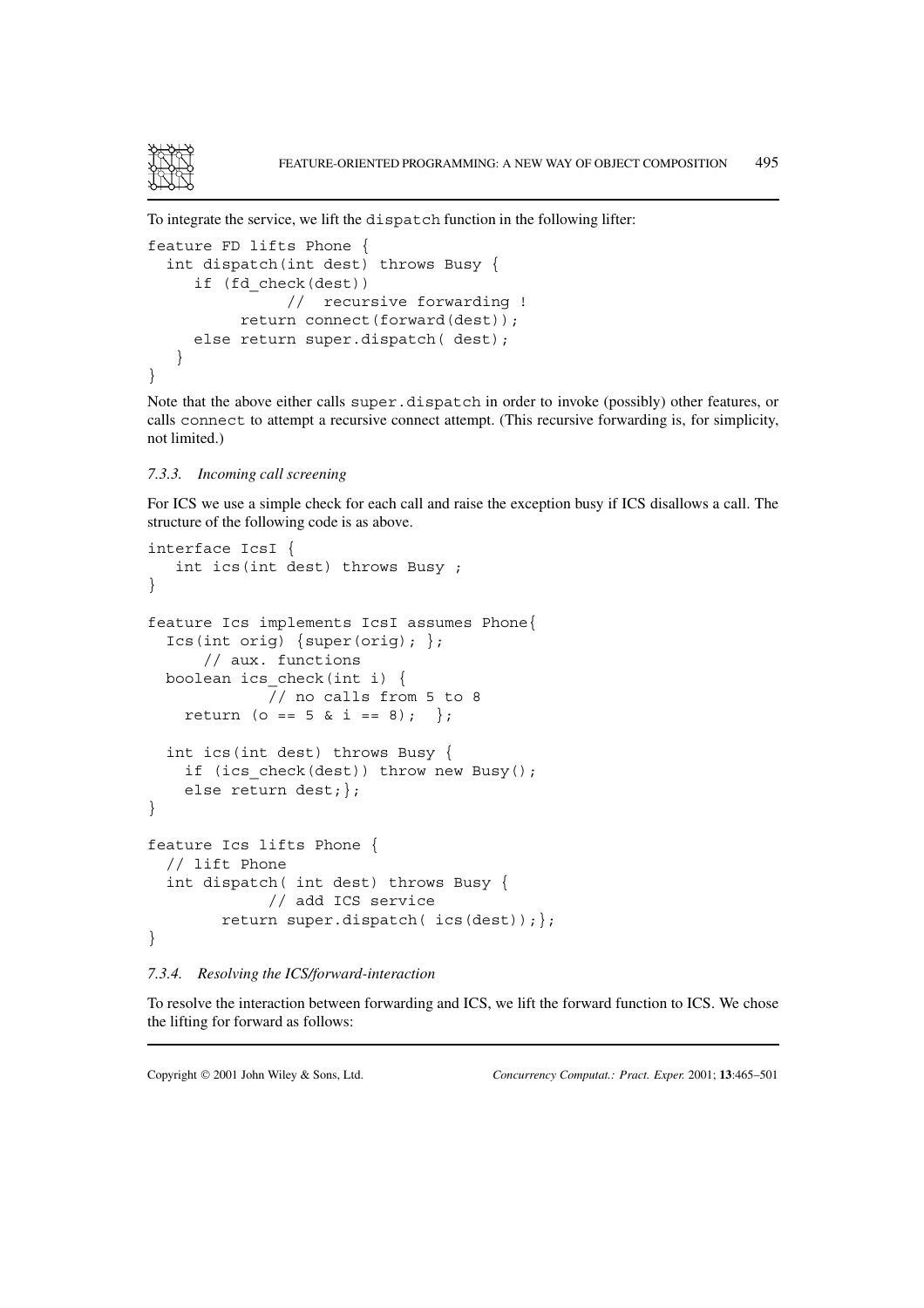

```
feature Ics lifts Forward {
 // lift forward
 int forward(int dest) {
  // update origin (also ok if not forwarded!)
       o = dest;return super.forward(dest); \};
}
```
In case of forwarding over several hops, ICS is checked for each (intermediate) hop with respect to the next hop. If only a check with respect to the origin of the call is desired, one just has to adapt the lifter (and not to update the origin of the call). Thus, lifting allows for a modular resolution of the interaction between two features.

## *7.3.5. Outgoing call screening*

OCS is quite similar to ICS, but we model interaction with forwarding differently: OCS should always be checked from the initial phone to the final destination. With this choice OCS can be modeled similar to ICS, but with a different interaction code. We only show the interface here for brevity:

```
interface OcsI {
   int ocs(int dest) throws Busy;
}
```
*7.3.6. Examples*

It is now possible to create objects with any subset of the three features ICS, OCS and FD. For instance, with the object con created by

con = new Ics (FD (Ph 5)))*,*

FD and ICS are selected and the originating phone is set to 5.

With the above code and settings, we obtain the following examples for a connect call from phone 5 with all features:

```
// returns 6
println( con.connect(5));
  // returns 6
println( con.connect(6));
  // returns 8, as forwarded to 8,
  // which is allowed by ICS
println( con.connect(7));
  // returns Busy, as forwarded to 8,
     which is not allowed by ICS
println( con.connect(8));
  // returns 13, as forwarded twice
println( con.connect(11));
```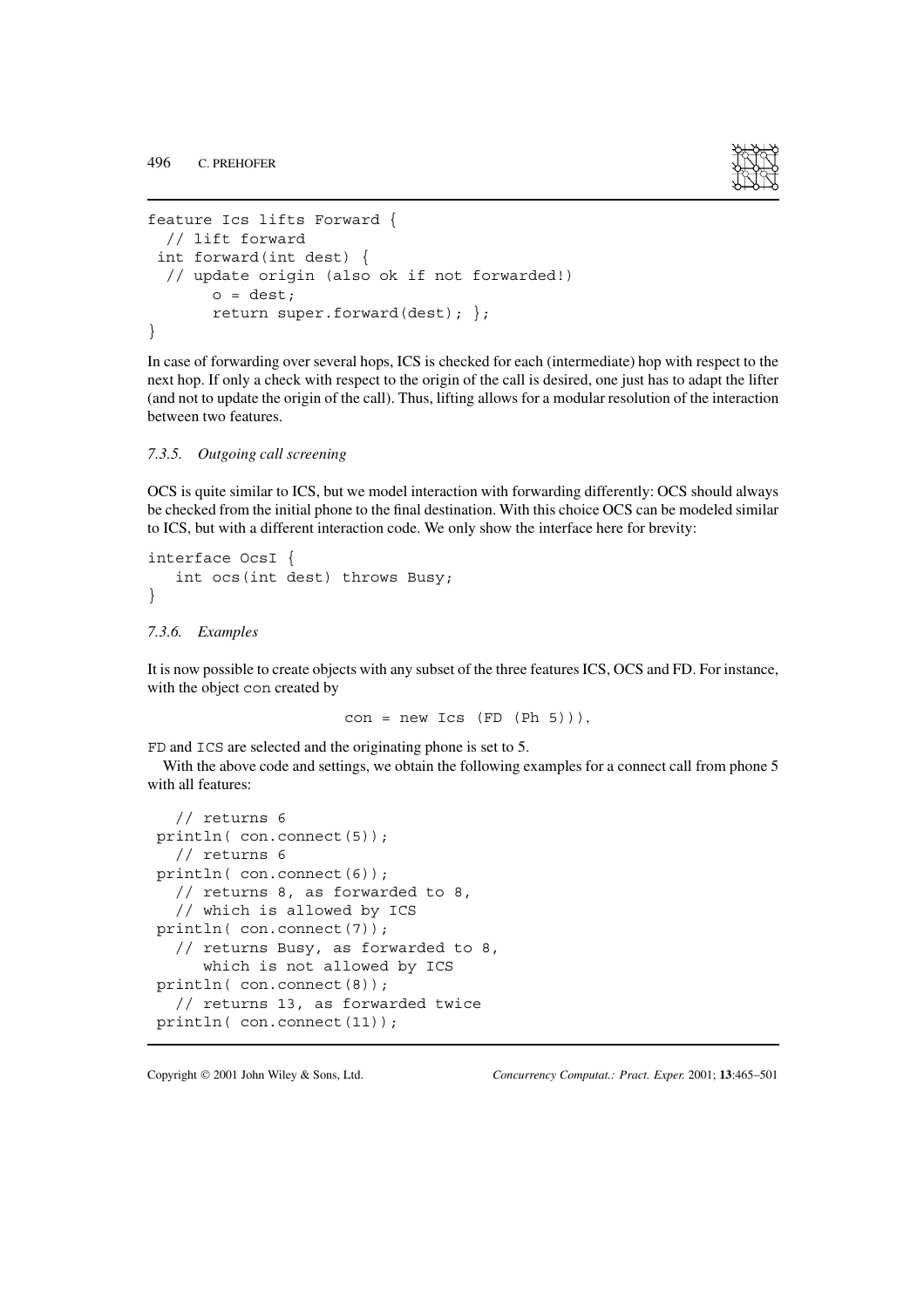

It is easy to imagine other features and also variations of the above features. Our approach allows one to compose such features in a flexible way. This provides for a clear structure of their dependencies, which is needed if the number of complementary or alternative features grows.

## <span id="page-32-0"></span>**8. DISCUSSION**

We discuss in the following the main assumptions and characteristics of our feature composition approach, followed by an overview of related work and some extensions. Our feature model enables the flexible composition of features and lifters, which can greatly reduce complexity. Our main claim is that there is a large class of applications for our expressive feature composition method. Recall that our approach generalizes inheritance and aggregation and integrates nicely with several common language extension.

In general, feature interactions are semantic problems of two or more features (and not a priori of their implementations). Our composition method for features is designed to clarify dependencies and to provide structure and flexibility. In this sense, we do not address the general (semantic) feature composition problem but discuss programming-level composition of feature implementations. No general-purpose technique, including ours, can solve the (usually undecidable) problem of detecting semantic feature interactions.

A premise of our approach is that any interactions can be handled for two features at a time. This means that interactions between three or more features cannot be modeled directly if they do not show up between two individual features. In our experience, such cases do not appear frequently in practice. For instance, in the literature on feature interactions in telecomunications, the survey in [[20\]](#page-36-18) reports 22 feature interactions, but none of them with three features. (And hence none where the interactions do not show up when considering two features at a time.) When true multi-feature interactions examples have been identified (which do not indicate an inconsistency), there are two options. If the features are highly entangled, it is preferable to write code for particular combinations. Otherwise, there are usually ways to circumvent the interaction or reduce it to two-feature interactions. For instance, a feature can be split into two separate features. Recall for instance the undo feature which assumes the store feature to be added before (with respect to the feature order) the features to be undone.

Consider the following example for a true three-feature interaction. Assume an email client with added features for handling priorities of emails (bulk, normal, priority) as follows.

- 1. Basic email client; send and receive emails.
- 2. Downclass outgoing mails (at least for some users).
- 3. Discard incoming bulk mail.
- 4. Forward incoming emails to another address.

With the assumptions below we construct a true three-feature interaction.

- The basic client does not interpret priorities.
- Downclassing is destructive on the email (no copying).
- Forwarding takes place before delivery of incoming mail.
- Features are composed in the above order. (Which is drawn upside down in earlier pictures.)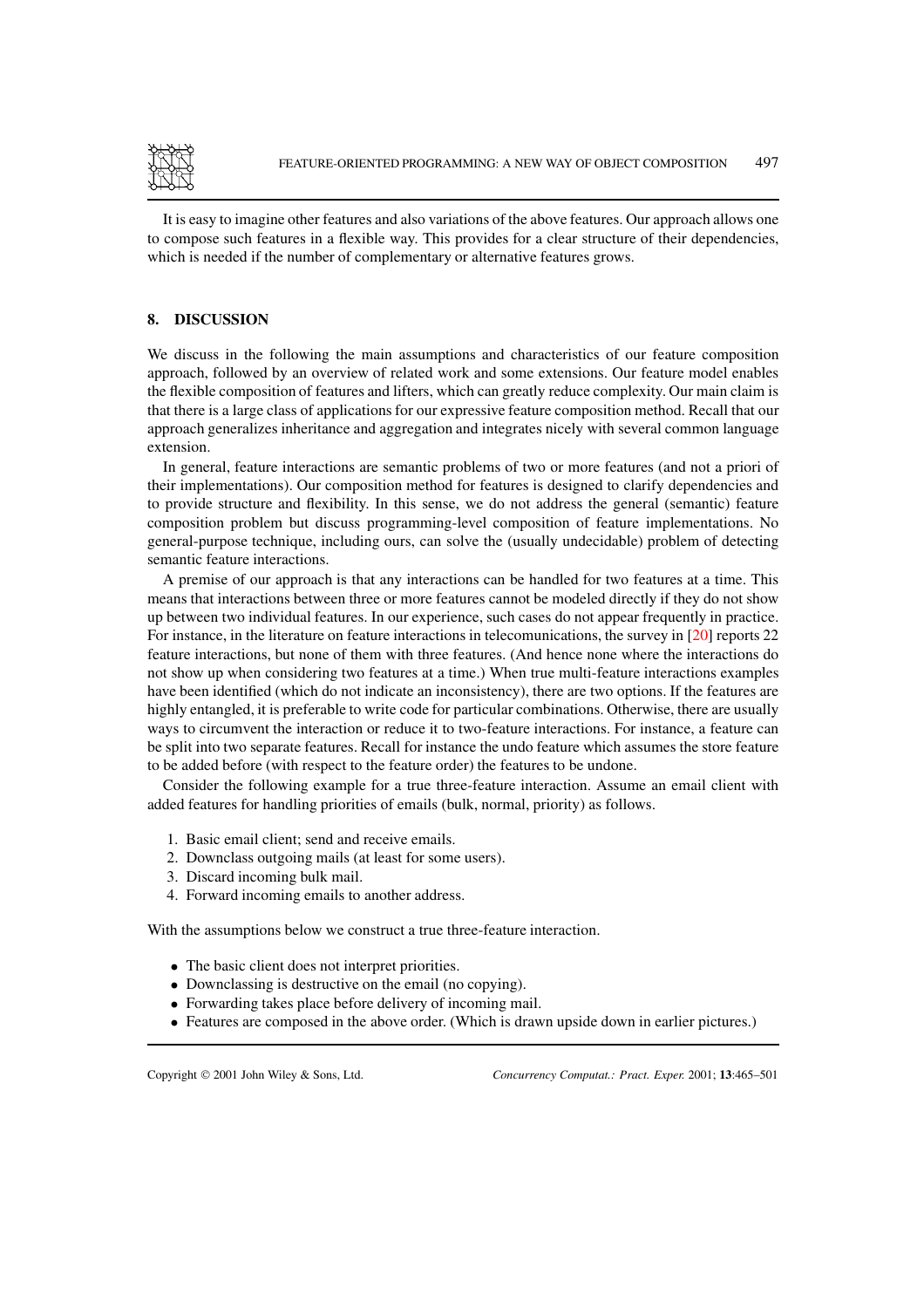

<span id="page-33-0"></span>

Figure 5. Alternative feature composition.

With all the above features, an incoming normal message may be forwarded, and hence downclassed to bulk by the downclass feature. As the email is modified to bulk, it is discarded by the incoming bulk filter. In brief, the email is forwarded but never delivered to the client. This undesired interaction does not happen with two features at a time.

Yet, as in most other cases, it is easy to avoid (e.g., by reordering features or different implementations). This may incur implementation and runtime overhead in some cases, which is the price for flexibility and robustness.

Compared to the above example, a case which occurs more frequently is when performance optimizations are possible only for particular combinations. For instance, for the combination of the stack, counter, and lock feature, in a call to push the locking of the stack is checked twice. Clearly, this small performance loss can be avoided. Some simpler optimizations can be performed by a compiler. For complex ones, one would need a domain-specific optimizer, as for instance pursued by aspectoriented programming [\[21](#page-36-19)].

Another major assumption of our approach is that we compose features following an ordering between features. This is given by the feature lifters. Only from the outside interface it is possible to view an object as composed of a set of features. There are several reasons for this ordering. First, it is in the spirit of inheritance and it seems to be the simplest structure capturing the essential object-oriented ideas like inheritance. Second, there are problems when viewing features as unordered. Clearly, when features are fully independent, it is not needed to order them. A simple syntactic extension may alleviate the problem.

Although one can imagine more complex feature composition schemes, we argue that basic language feature should be as lean as possible. This favors efficient implementations and clarity to the programmer. We show next that composition schemes without order have difficulties with respect to liftings or inheritance. The problem seems to be similar to known problems with multiple inheritance.

Consider an example of an object integrating two unordered features, both implementing a lock. Such a configuration with lock1 and lock2, to which a feature O is added, is shown in Figure [5.](#page-33-0) The interaction is that closing lock1 should also close lock2 and vice versa. Hence we need liftings from the two features to feature O. The simple lifting model is to lift the functions of each feature to O, e.g. by applying all lifters corresponding to the other present features. The lifter of lock1 shall call lock2.lock(); and similarly the lifter for lock2 calls lock1.lock(); The problem is which version of lock should be called, the lifted or the original of the feature? If the original one is called, then all other liftings are ignored, e.g. if other features are involved. Or if the lifted version is called, then the procedure diverges.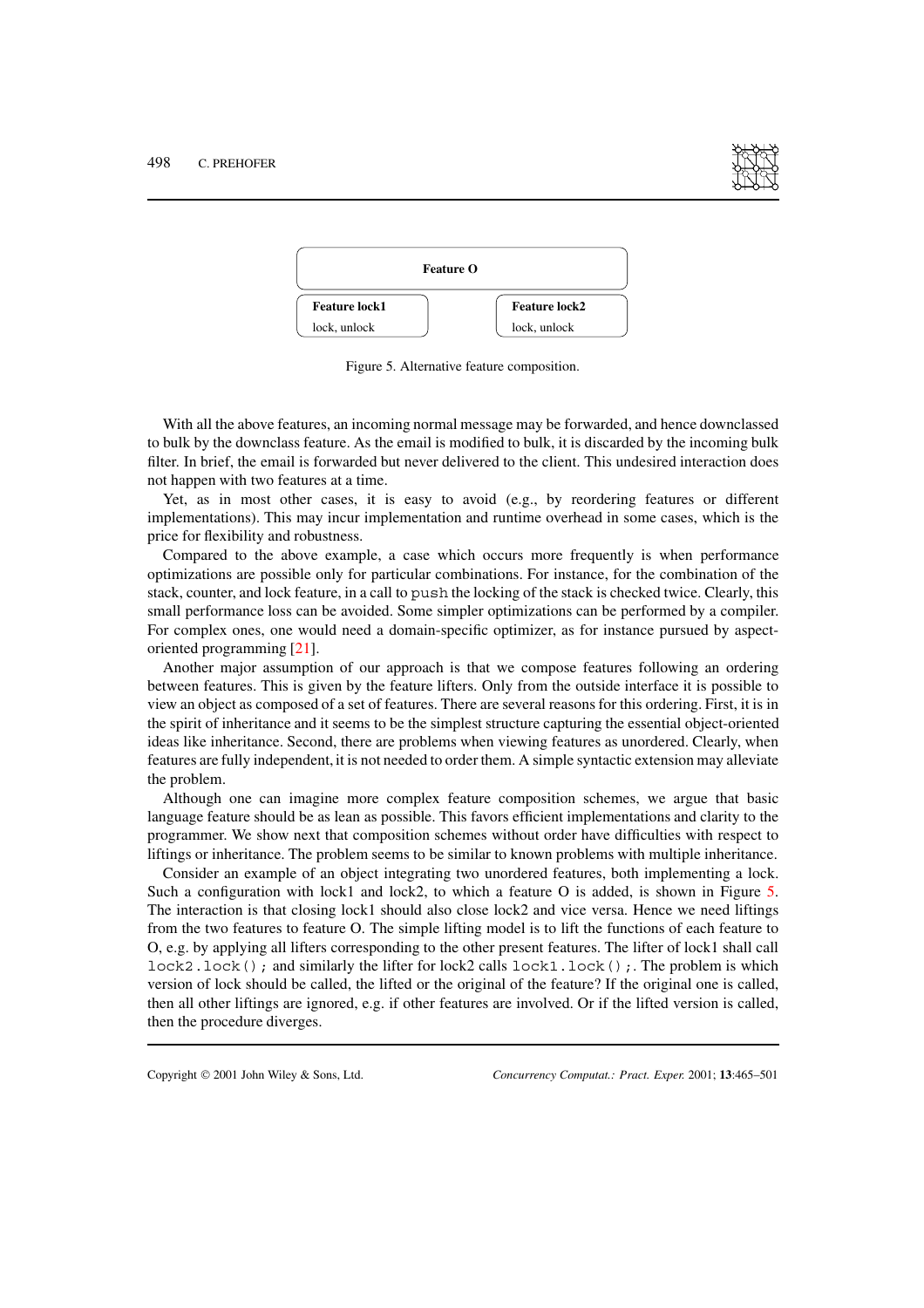

An alternative solution would be to introduce a 'global' lock function and to lift each local lock to the global one. Then a flexible number of locks can be handled by one access point. This is another example where introducing extra features (and ordering) is useful and leads to a less ambigous structure.

# **8.1. Related work**

We briefly compare the feature model to other approaches. Our model generalizes several of these, e.g. mixins, before and after messages in Lisp and composition filters.

- Mixins [\[2\]](#page-36-0) have been proposed as a basic concept for modeling other inheritance concepts. The main difference is that we consider interactions and separate a feature from interaction handling. If mixins are used also as lifters, then the composition of the features and their quadratic number of lifters has to be done manually in the appropriate order.
- Method combination with before, after and around messages in CLOS [\[3](#page-36-2)] follows a similar idea as interactions. As with mixins, this does not consider interactions between two classes/features and gives no architecture for composition of abstract subclasses. Such after or before messages can be viewed as a particular class of interactions.
- Composition filters have been proposed in [\[22](#page-36-21)] to compose objects in layers, similar to the feature order in our approach. Messages are handled from outside in by each layer. The main difference is that we consider interactions on an individual basis and separate a feature from interaction handling.
- Merging different aspects, functional and non-functional, of a software system is pursued by aspect oriented programming [[21\]](#page-36-19). This can be viewed as an even more general goal than feature composition, but is so far pursued only for certain application domains. We hope that featureoriented programming can contribute to a more general theory of aspect composition.
- Several other approaches allow to change class membership dynamically or propose other compositions mechanisms  $[23-27]$ . Note that one of the main ingredients for feature-oriented programming, lifting to a context, can also be found in [\[26\]](#page-36-23). All of these do not consider a composition architecture as done here, and address other problems, such as name conflicts. Clearly, the idea of features can also be applied to dynamic composition, but this remains for future work. Due to dynamic change, static typing can be problematic.
- Subject-oriented programming [[28\]](#page-36-20) has been proposed as a model for capturing different views or roles of the same object. Feature-oriented programming can contribute to this idea as a composition technique, as different views may clearly interact.
- Another approach to flexible software libraries using code generators was presented in [\[6](#page-36-4),[29\]](#page-36-24). This approach also uses layers for composition, but does not consider interactions between components.

Compared to many other extensions of inheritance, the feature model contributes the following ideas:

- The core functionality is separated from the interaction resolution.
- It allows to create objects (or classes) freely by composing features.
- For the composition, we provide a composition architecture, which generalizes inheritance.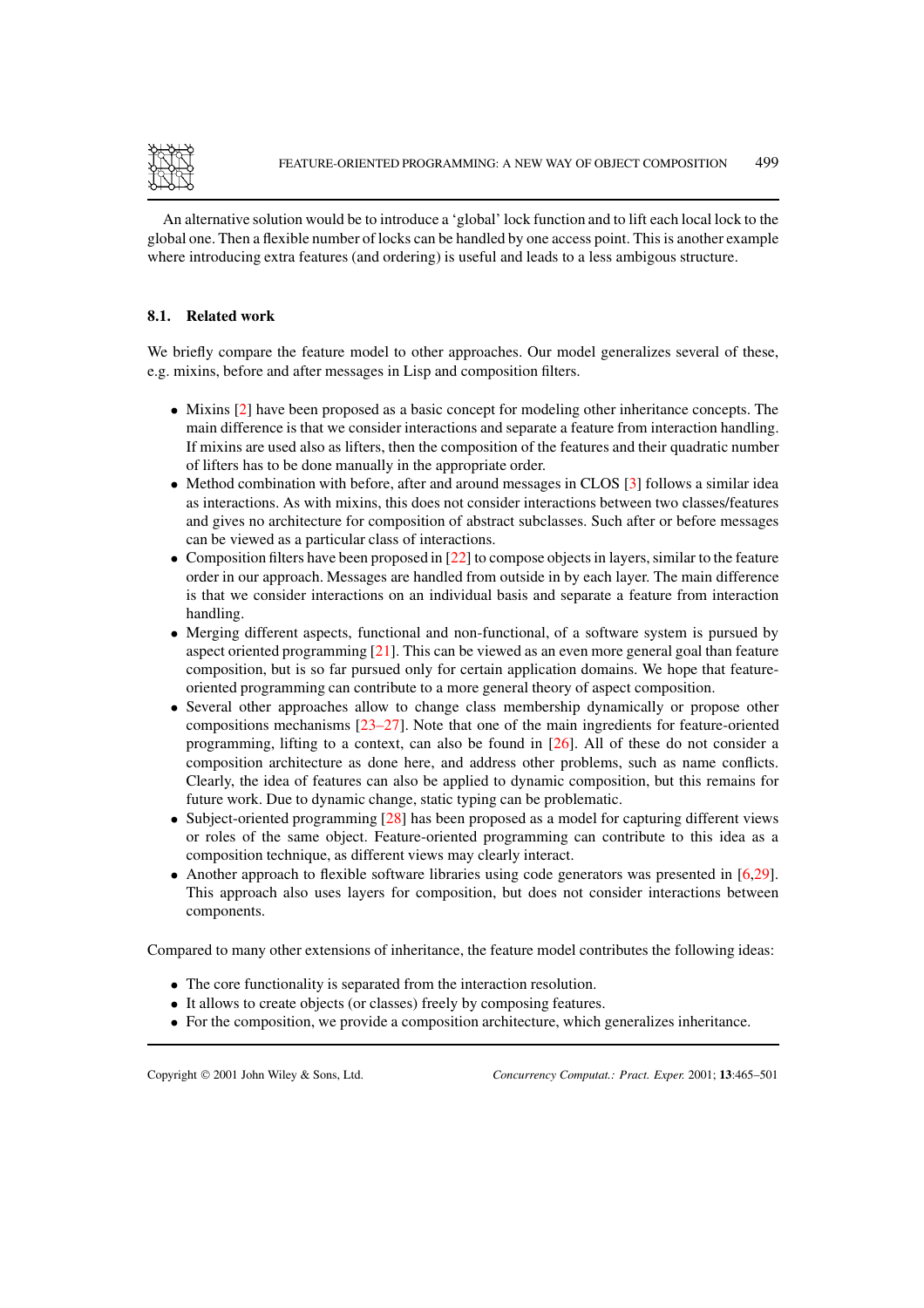

Inheritance has often been criticized as breaking encapsulation. We cannot fully relieve this problem, as liftings still break inheritance, but at least this part of the code is separated from the core feature.

### **8.2. Extensions**

We discuss in the following a few extensions and issues which have not been addressed so far. As we have focused on feature composition, several interesting aspects have been neglected.

• We have not discussed visibility of attributes of features here, as this does not belong to our core ideas. Currently, features can use only the interfaces of the assumed features, whereas the instance variables of concrete other features are not visible (for good reason). Lifters adapt a feature interface over a concrete feature constructor. Hence only the instance variables of the concrete feature are visible.

Hiding some functions is clearly needed in some applications. For instance, when adding the counter to a stack, we may not want to inherit the inc and dec functions, as they may turn the object into an inconsistent state.

- In this presentation, liftings depend on one concrete object constructor and an interface, which can be impractical if the interaction resolution depends on the concrete constructor which provides the methods of the interface. It is easy to imagine an extension for this purpose, but it is currently unclear if such a violation of encapsulation is needed.
- An extension to distributed objects should also address the problem of inheritance anomaly [[30](#page-36-25)[,31\]](#page-36-26), as this addresses similar interaction problems.
- Instead of letting features assume other features, it can also be useful for specification purposes to disallow features, similar to canceling other mixins in [[1\]](#page-36-3).

#### **9. CONCLUSIONS**

Feature-oriented programming is an extension of the object-oriented programming paradigm. Whereas object-oriented programming supports incremental development by subclassing, feature-oriented programming enables compositional programming. Overriding as in inheritance is generalized to resolving feature interactions.

The recent interest in feature interactions, mostly stemming from multimedia applications [\[12](#page-36-7),[13\]](#page-36-11), shows that there is a large demand for expressive composition concepts where objects with individual services can be created. It also shows that our viewpoint of inheritance as interaction is a very natural concept.

Compared to classical object-oriented programming, feature-oriented programming provides much higher modularity and flexibility. Reusability is simplified, since for each feature, the functional core and the interactions are separated. This difference encourages to write independent, reusable features and to make the dependencies to other features clear. In contrast, inheritance with overwriting mixes both, which often leads to highly entangled (sub-)classes.

#### **ACKNOWLEDGEMENTS**

The author is indebted to the reviewers for their helpful comments which helped to improve the paper.